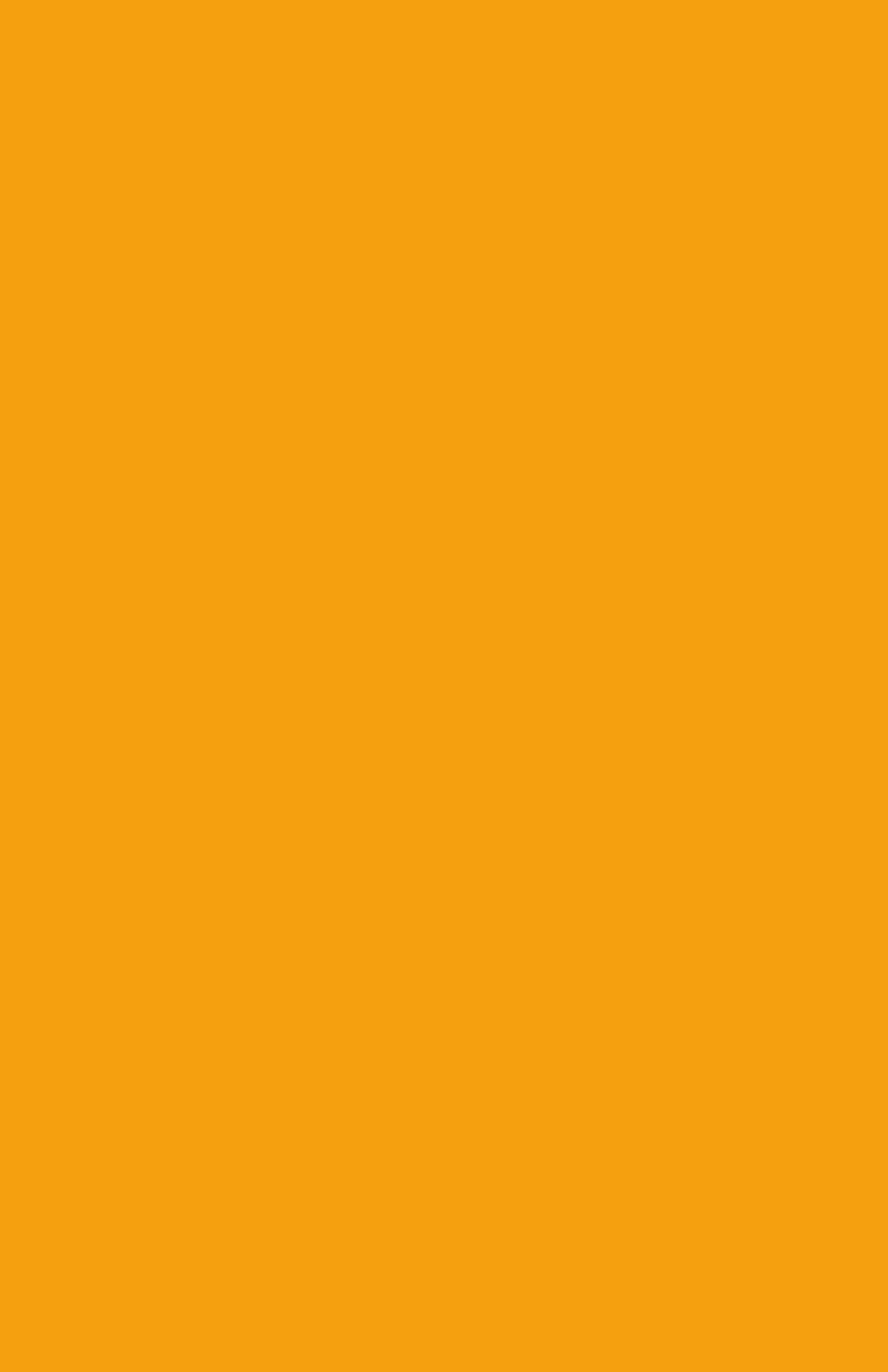"Whatever Rotary may mean to us, to the world it will be known by the results it achieves." — Paul Harris, 1914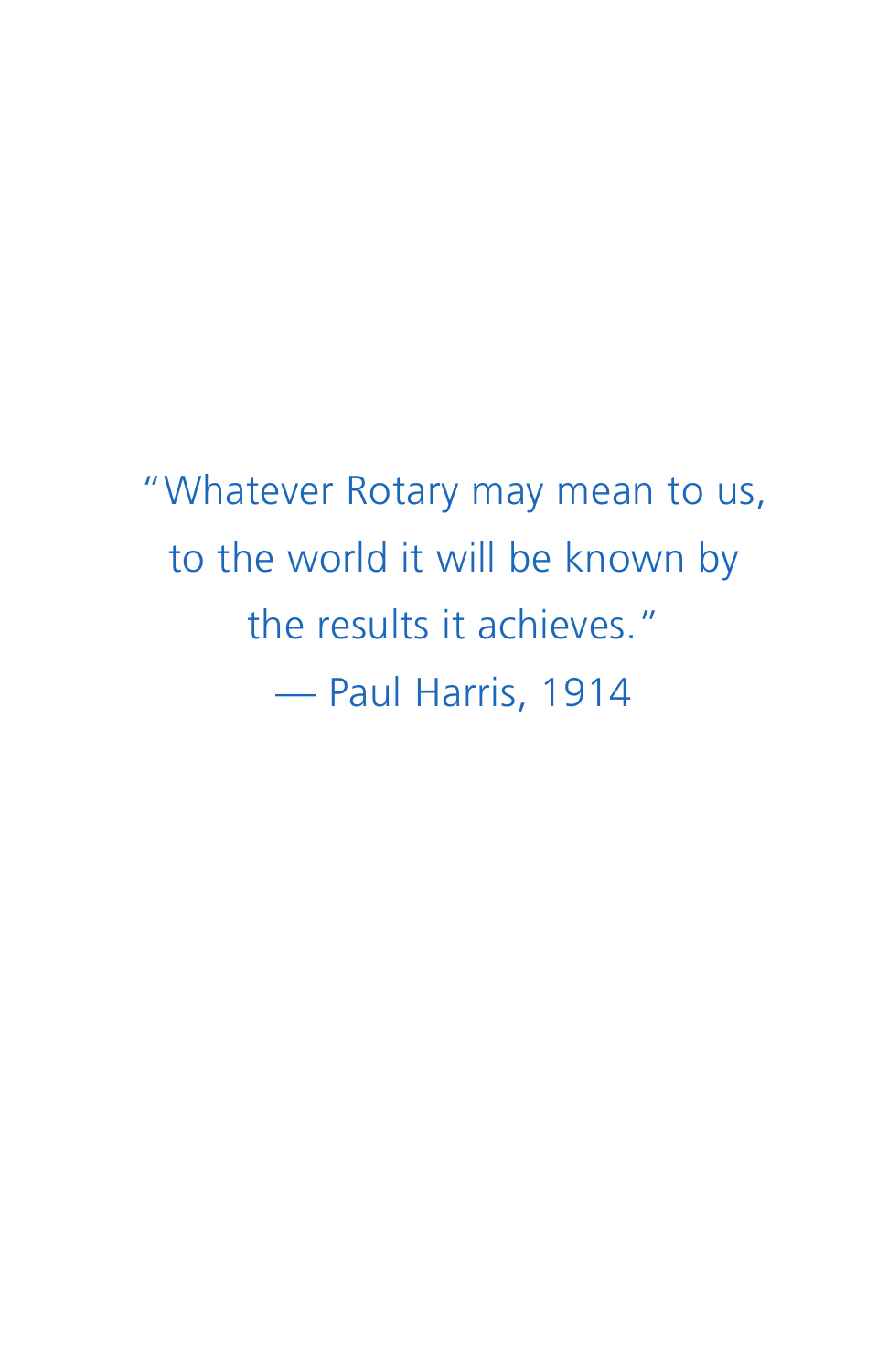# **CONTENTS**

| <b>WHAT'S ROTARY?</b>            |                                     | 2  |
|----------------------------------|-------------------------------------|----|
| <b>HOW IS ROTARY STRUCTURED?</b> |                                     | з  |
|                                  | Rotary club members                 | з  |
|                                  | Rotary clubs                        | 3  |
|                                  | Club meetings                       | 4  |
|                                  | Districts and zones                 | 4  |
|                                  | Senior leaders                      | 5  |
| <b>HOW DID WE GET HERE?</b>      |                                     | 6  |
| <b>WHAT WE VALUE</b>             |                                     | 7  |
|                                  | Avenues of Service                  | 7  |
|                                  | Areas of focus                      | Զ  |
|                                  | The Four-Way Test                   | 9  |
|                                  | Object of Rotary                    | 10 |
|                                  | Diversity                           | 11 |
|                                  | <b>ROTARY INTERNATIONAL OFFICES</b> | 12 |
| <b>THE ROTARY FOUNDATION</b>     |                                     | 15 |
|                                  | Eradicating polio worldwide         | 16 |
|                                  | Rotary Peace Centers                | 17 |
|                                  | Rotary grants                       | 17 |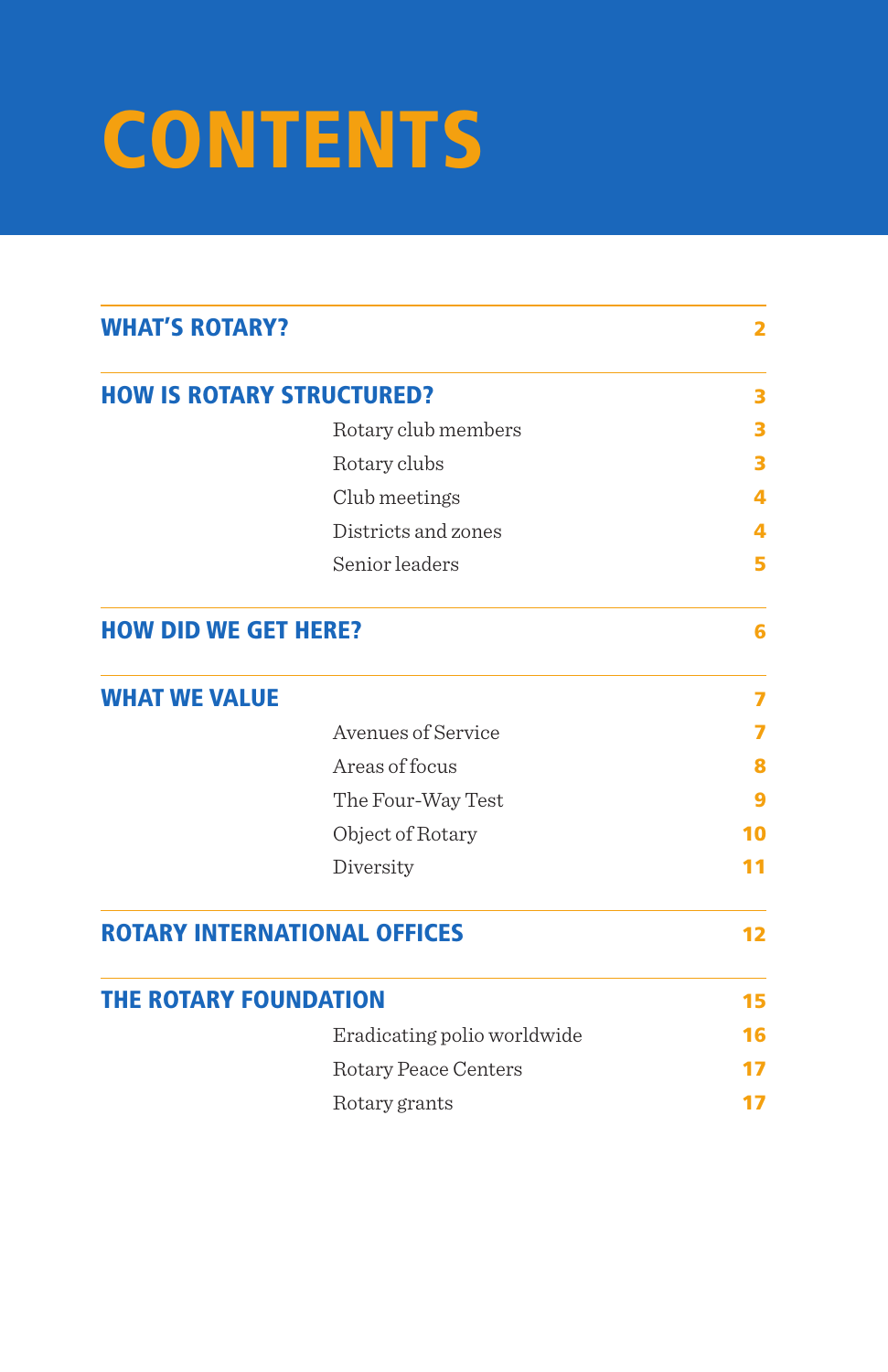| <b>ROTARY'S IMAGE</b>              |                                       | 18 |
|------------------------------------|---------------------------------------|----|
|                                    | Rotary.org                            | 18 |
| <b>AN INTERNATIONAL EXPERIENCE</b> |                                       | 20 |
|                                    | The Rotary International Convention   | 20 |
|                                    | Rotary Fellowships and                |    |
|                                    | Rotarian Action Groups                | 21 |
|                                    | Rotary Friendship Exchange            | 22 |
|                                    | Rotary Community Corps                | 22 |
| <b>STRENGTHENING OUR YOUTH</b>     |                                       | 23 |
|                                    | Rotary Youth Exchange                 | 23 |
|                                    | Interact and Rotaract                 | 24 |
|                                    | Rotary Youth Leadership Awards (RYLA) | 24 |
| <b>TRAINING AND SKILL BUILDING</b> |                                       | 25 |
| <b>WHAT'S NEXT?</b>                |                                       | 26 |
| <b>APPENDIXES</b>                  |                                       |    |
|                                    | Appendix A:                           |    |
|                                    | Optimize Your Member Experience       | 27 |
|                                    | Appendix B:                           |    |
|                                    | Rotary Glossary                       | 29 |
|                                    |                                       |    |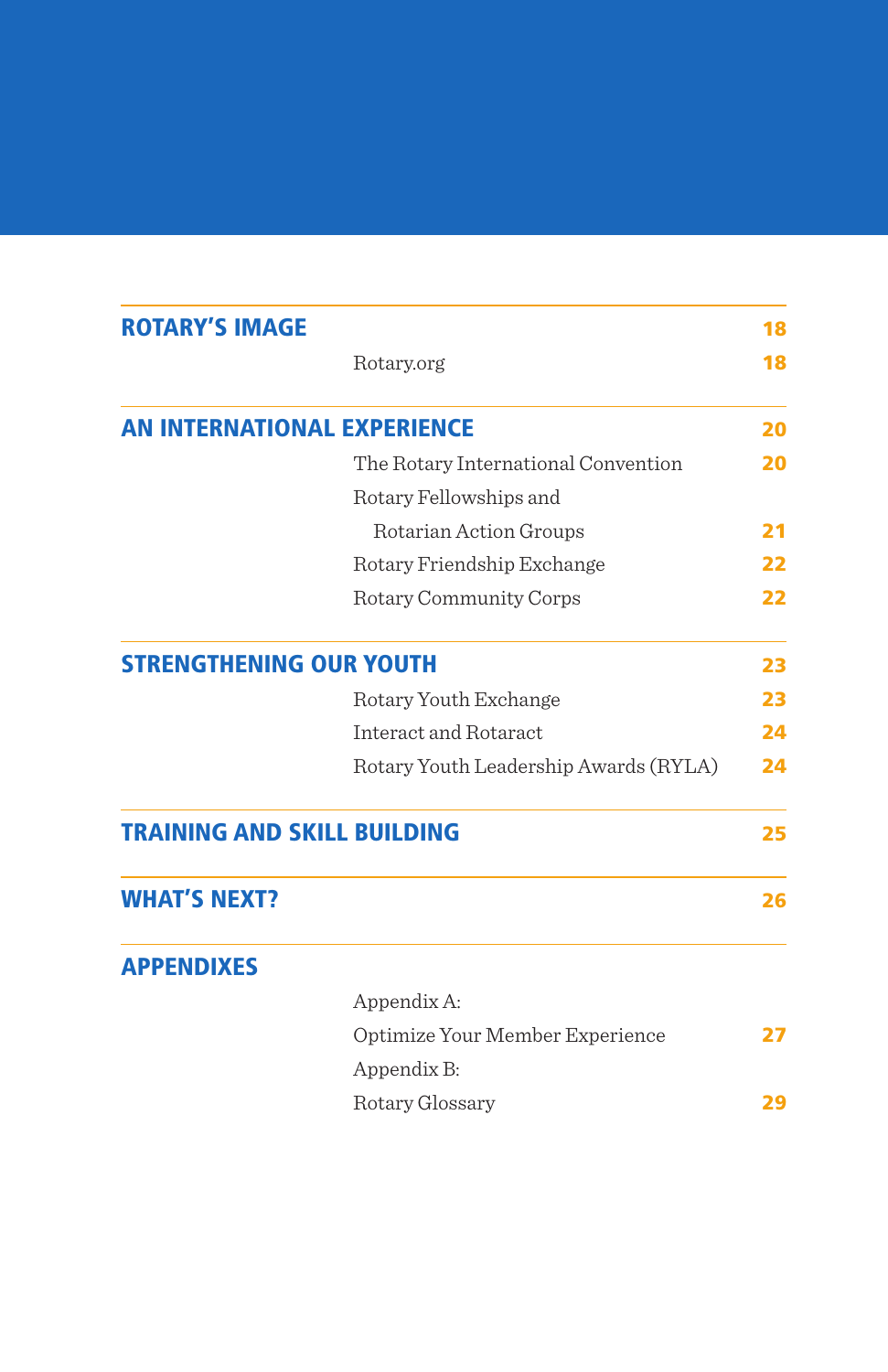### WHAT'S ROTARY?

Rotary is an international membership organization made up of people who share a passion for and commitment to enhancing communities and improving lives across the world. Rotary clubs exist in almost every country. Our members change lives locally and connect with other clubs to work on international projects that address today's most pressing challenges. Being a member is an opportunity to take action and make a difference, and it brings personal rewards and lifelong friendships in the process.

#### DID YOU KNOW?

The name *Rotary* was selected by early members because meeting **locations** rotated among their offices.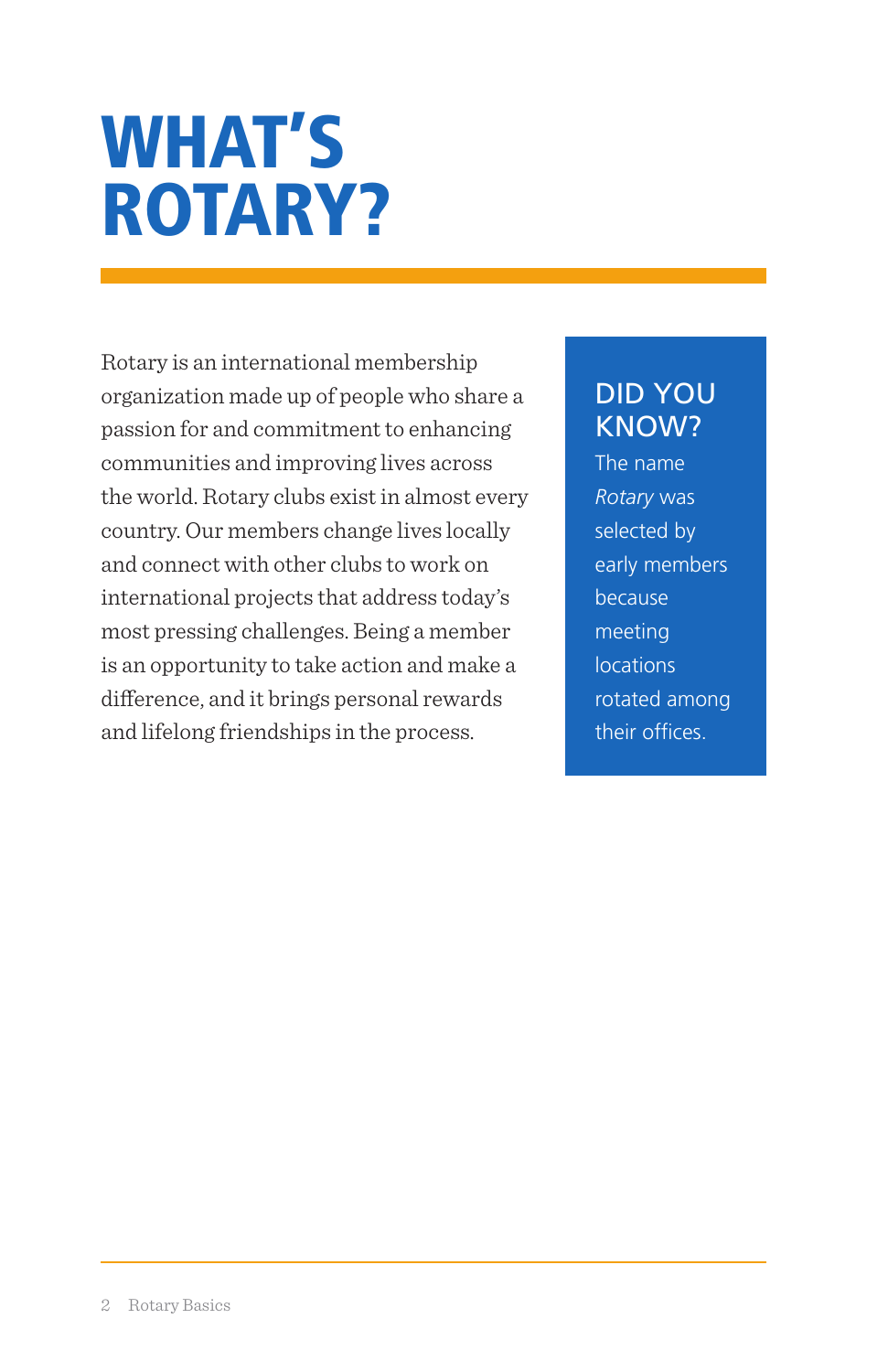### HOW IS ROTARY STRUCTURED?

#### ROTARY CLUB MEMBERS

There are more than 1.2 million Rotary club members, or Rotarians, around the world. Your potential to do good in your community as a Rotarian is far greater than it was before you joined. You'll have the privilege of working with other professionals and the opportunity to make a difference in the lives of others by bringing together your expertise, skills, and resources.

#### ROTARY CLUBS

The club is the most important component of Rotary's organizational structure. There are over 35,000 Rotary clubs in more than 220 countries and geographical areas. Rotary clubs are autonomous, so the member experience varies from club to club. However, they all operate somewhat

#### DID YOU KNOW?

If you know someone who would make a good Rotary member but can't attend your club meetings, you can refer them to another Rotary club through the **[Member](https://my.rotary.org/en/member-center)  [Center](https://my.rotary.org/en/member-center)**.

similarly. For example, all clubs have presidents, secretaries, and treasurers and committees that help them run smoothly. Each Rotary club is considered a member of Rotary International. Strong, well-run clubs enhance our members' experiences and deliver valuable service to our communities.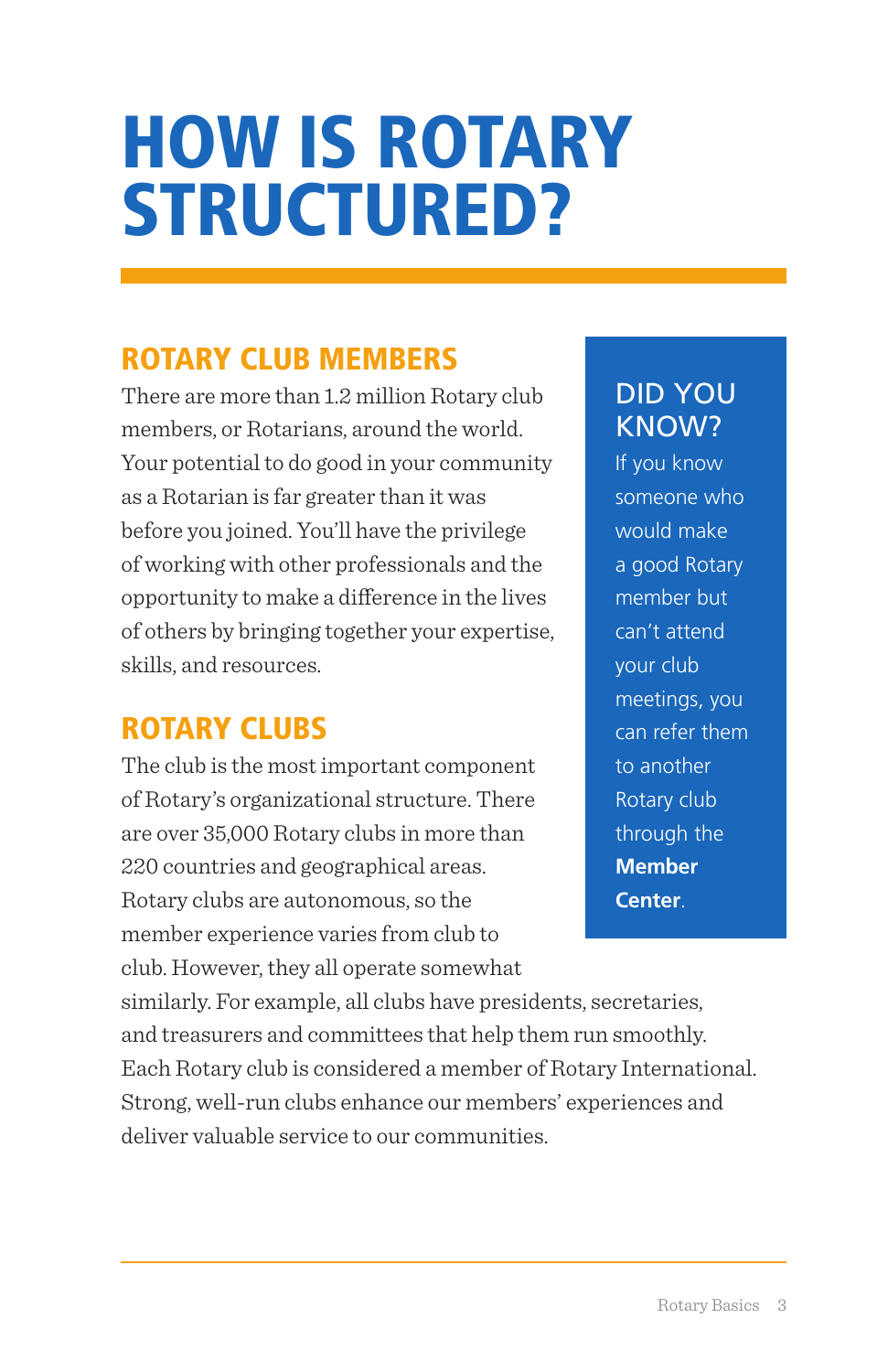#### CLUB MEETINGS

Rotary clubs hold regular meetings where their members gather to socialize and to discuss their current projects, other Rotary matters, and professional topics. While most clubs meet in person, some clubs meet primarily online or have a combination of in-person and online meetings. Rotary is both apolitical and nonreligious, and Rotary clubs are encouraged to create an inclusive

#### DID YOU KNOW?

The first Rotary club met in Chicago on 23 February 1905.

environment for all club members at their meetings. Meetings can be formal or informal and can include food and drinks, speakers, an open forum for discussion, or group activities. The more you participate in your club's meetings and activities, the better overall experience you will have as a member.

#### DISTRICTS AND ZONES

Rotary clubs are grouped into districts. District governors serve an important role in Rotary. They're nominated by clubs in their districts for their leadership skills, Rotary experience, and dedication to service. They are trained extensively both in their regions and all together at the International Assembly. District governors serve a one-year term, leading a team of assistant governors and district committees to support and strengthen clubs and motivate them to carry out service projects. Governors visit each club in the district during the year, oversee the development of new clubs, and plan the district conference and other special events. Districts are organized into regional zones, each led by a team of regional leaders. Finally, your Rotary club belongs to the global association, Rotary International (RI), led by the RI president and the RI Board of Directors.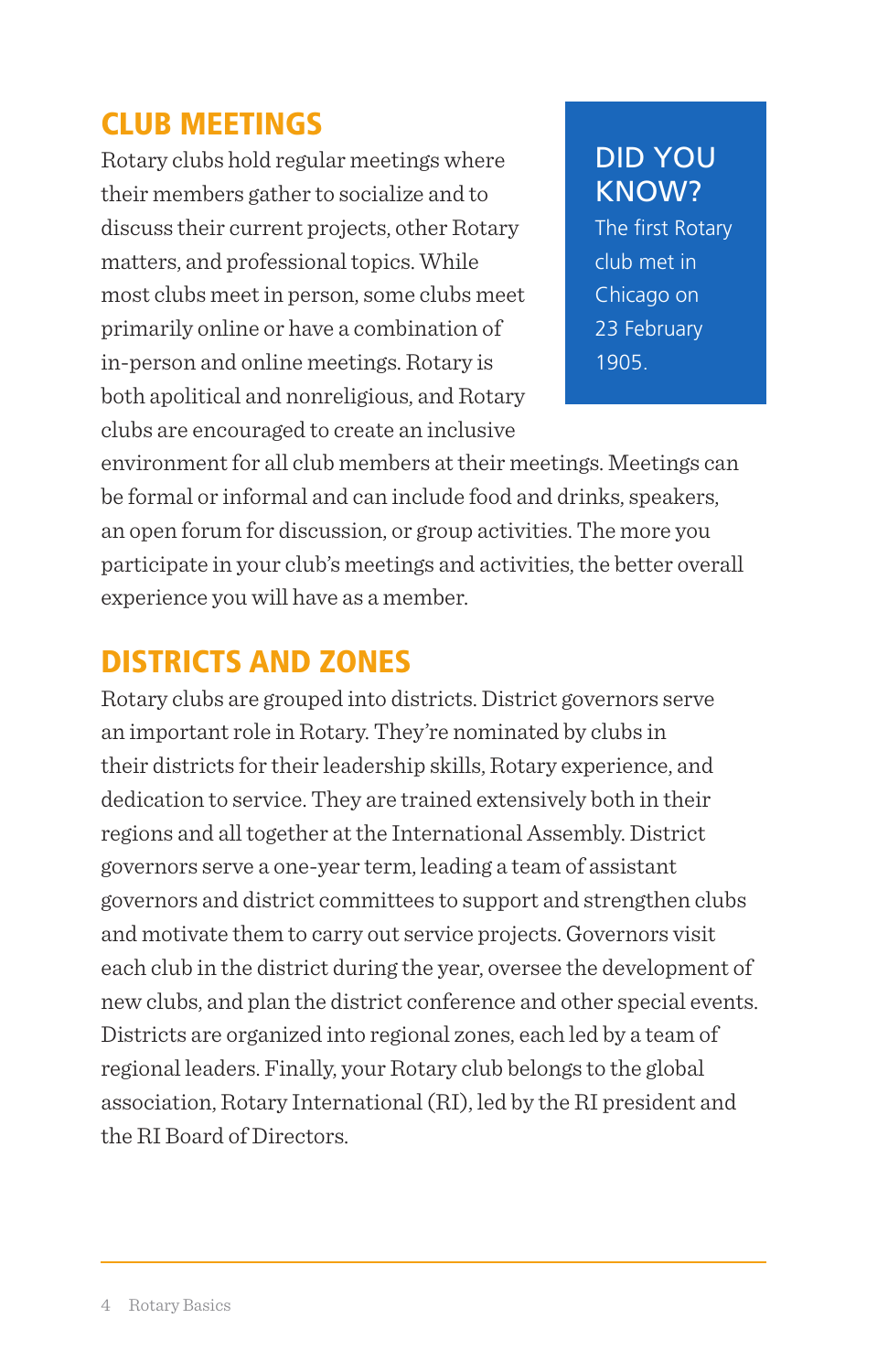

There are over 35,000 Rotary clubs grouped into about 530 districts. These districts are organized into 34 regional zones.

#### SENIOR LEADERS

The RI president is elected to a one-year term, during which she or he presides over the Board of Directors. The RI Board of Directors and The Rotary Foundation Trustees govern our organization and its Foundation. The Board sets policies that aim to help clubs thrive. Clubs elect members of the Board, or directors, every year at the Rotary International Convention. Each director serves for two years and represents one of the Rotary zones. The Board of Trustees manages the business of The Rotary Foundation. The Rotary International president-elect appoints Trustees to four-year terms.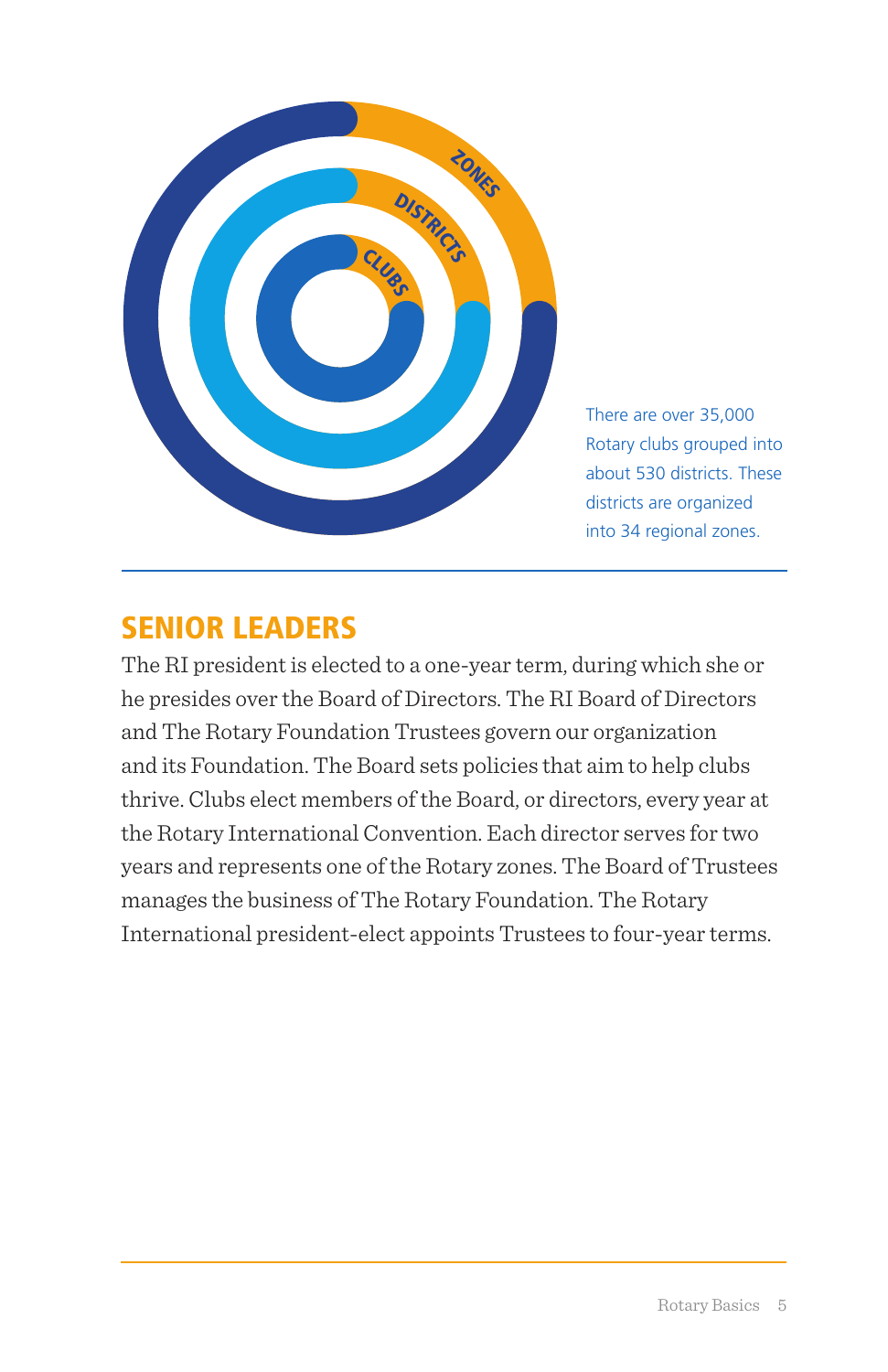### HOW DID WE GET HERE?



The first four Rotarians: Gustavus Loehr, Silvester Schiele, Hiram Shorey, and Paul P. Harris, circa 1905-12.

We've been making history and bringing our world closer together for over 100 years. The first Rotary club was started in Chicago, Illinois, USA, in 1905 by an attorney named Paul Harris. Harris wanted to bring together a group of professionals with different backgrounds and skills as a way to exchange ideas and form meaningful acquaintances. In August 1910, the 16 Rotary clubs then in the United States formed the National Association of Rotary Clubs, now Rotary International. In 1912, Rotary expanded to a few more countries, and by July 1925, Rotary clubs existed on six continents. Today, there are more than 35,000 clubs, in almost every country in the world. For more information about Rotary's history, go to **[rotary.org/history](http://rotary.org/history)**.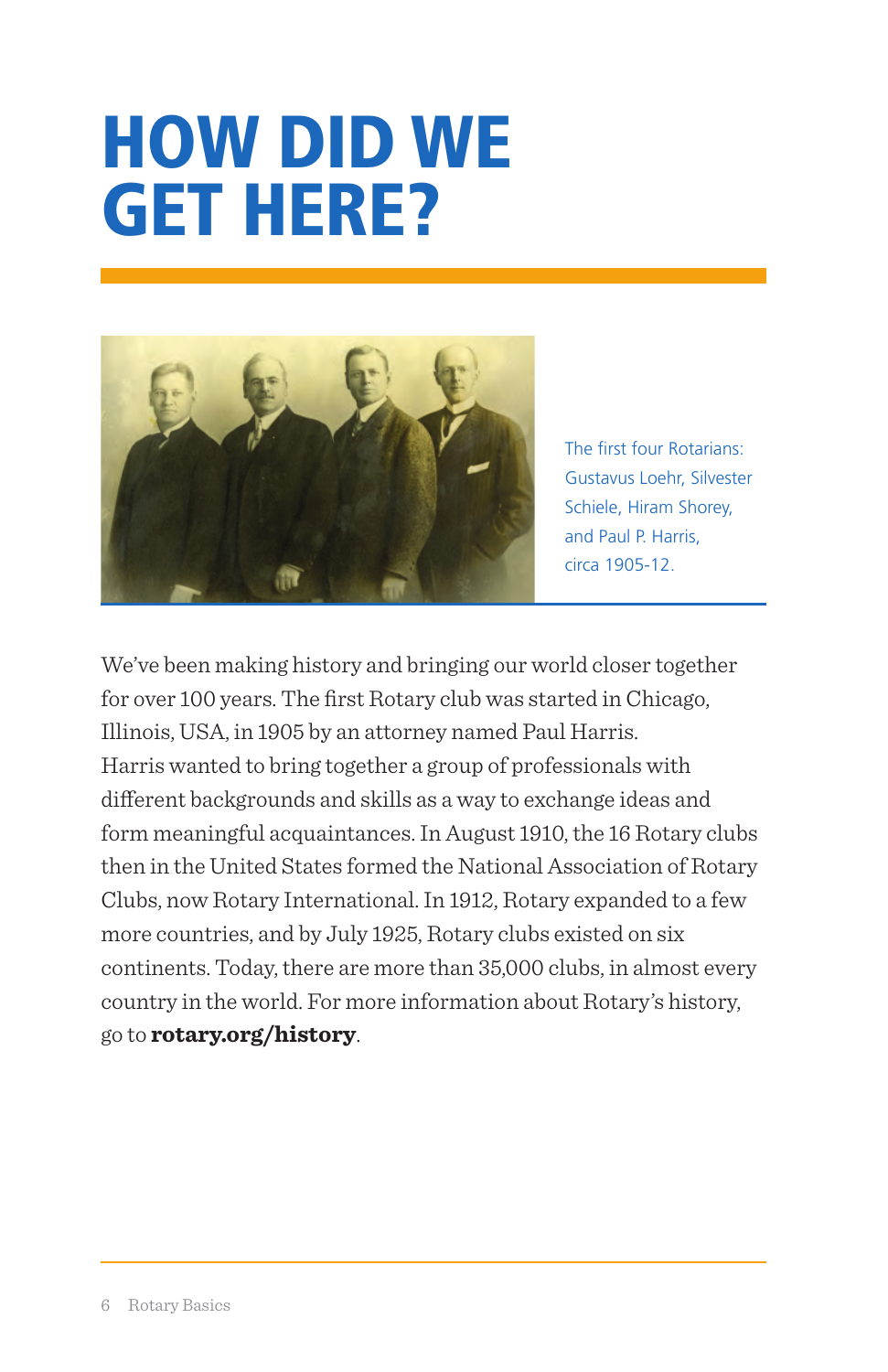### WHAT WE VALUE

Rotary was founded on principles that remain at the heart of the organization today. These principles reflect our core values integrity, diversity, service, leadership, and fellowship, or friendship. Our core values emerge as themes in our guiding principles.

#### AVENUES OF SERVICE

We channel our commitment to service through five Avenues of Service, which are the foundation of club activity.

- Club Service focuses on making clubs strong. A thriving club is anchored by strong relationships and an active membership development plan.
- Vocational Service calls on all Rotarians to work with integrity and contribute their expertise to the problems and needs of society.
- Community Service encourages every Rotarian to find ways to improve the quality of life of people in their communities and to serve the public interest.
- International Service exemplifies our global reach in promoting peace and understanding. We support this avenue by sponsoring or volunteering on international projects, using local member expertise to build long-term partnerships for sustainable projects, seeking service partners abroad, and more.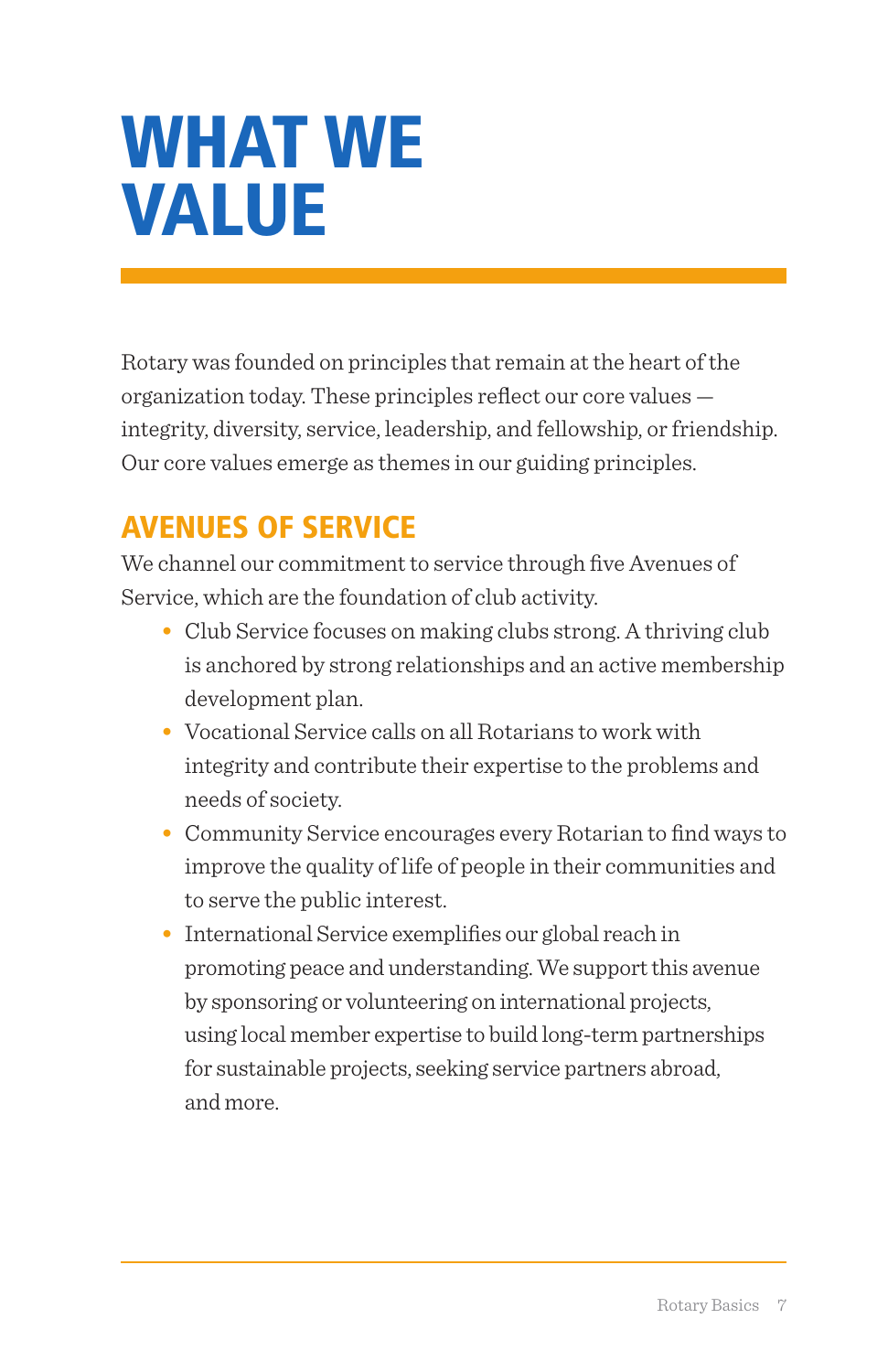**•** Youth Service recognizes the importance of empowering youth and young professionals through leadership development programs such as **[Rotaract](https://my.rotary.org/en/exchange-ideas/club-connections/rotaract-clubs)**, **[Interact](https://my.rotary.org/en/exchange-ideas/club-connections/interact-clubs)**, **[Rotary](https://my.rotary.org/en/take-action/empower-leaders/organize-ryla-event)  [Youth Leadership Awards](https://my.rotary.org/en/take-action/empower-leaders/organize-ryla-event)**, and **[Rotary Youth Exchange](https://my.rotary.org/en/take-action/empower-leaders/start-exchange)**.

#### AREAS OF FOCUS

The causes we target to maximize our impact are called our areas of focus. Our most successful and sustainable projects

and activities fall within these areas. Through global grants and other resources, we help clubs focus their service efforts in the following areas:

- Promoting peace
- Fighting disease
- Providing clean water
- Saving mothers and children
- Supporting education
- Growing local economies

Projects that focus on these causes are eligible for global grant funding from The Rotary Foundation.



#### DID YOU KNOW?

Rotary's motto, Service Above Self, reflects our belief in unselfish volunteer service.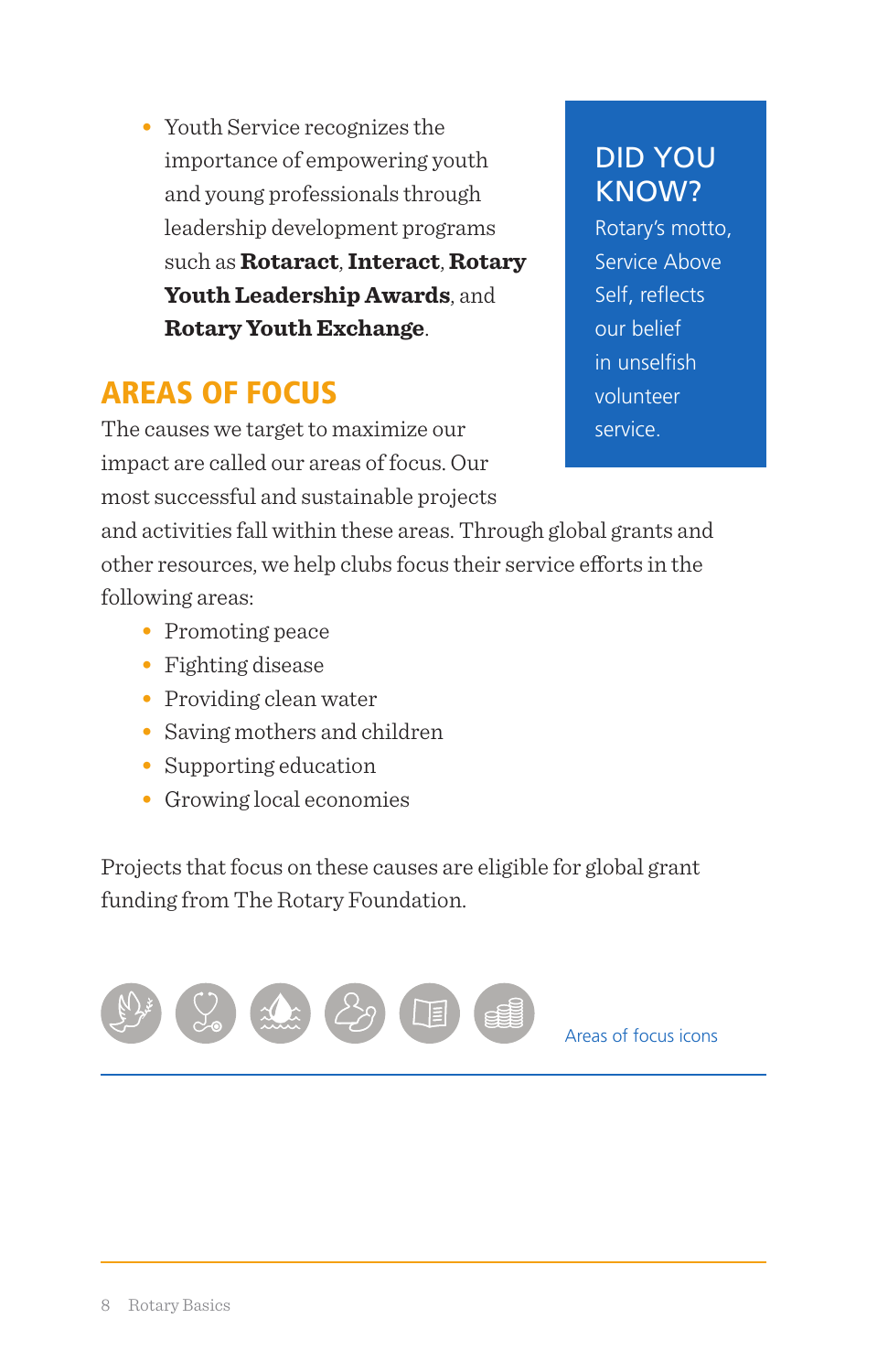#### THE FOUR-WAY TEST

Early Rotary members emphasized the importance of acting responsibly and ethically and using our professions as an opportunity to serve. Honoring our commitments, however bold, is an ideal characteristic of a Rotarian. In 1932, The Four-Way Test was developed by Herbert Taylor, a Rotary Club of Chicago member and 1954-55 RI president, to guide his attempt to save a faltering aluminum company. Rotary later adopted it, and it underscores Rotary's value of integrity. The Four-Way Test has long served as an ethical guide for members to live by in their personal and professional relationships.

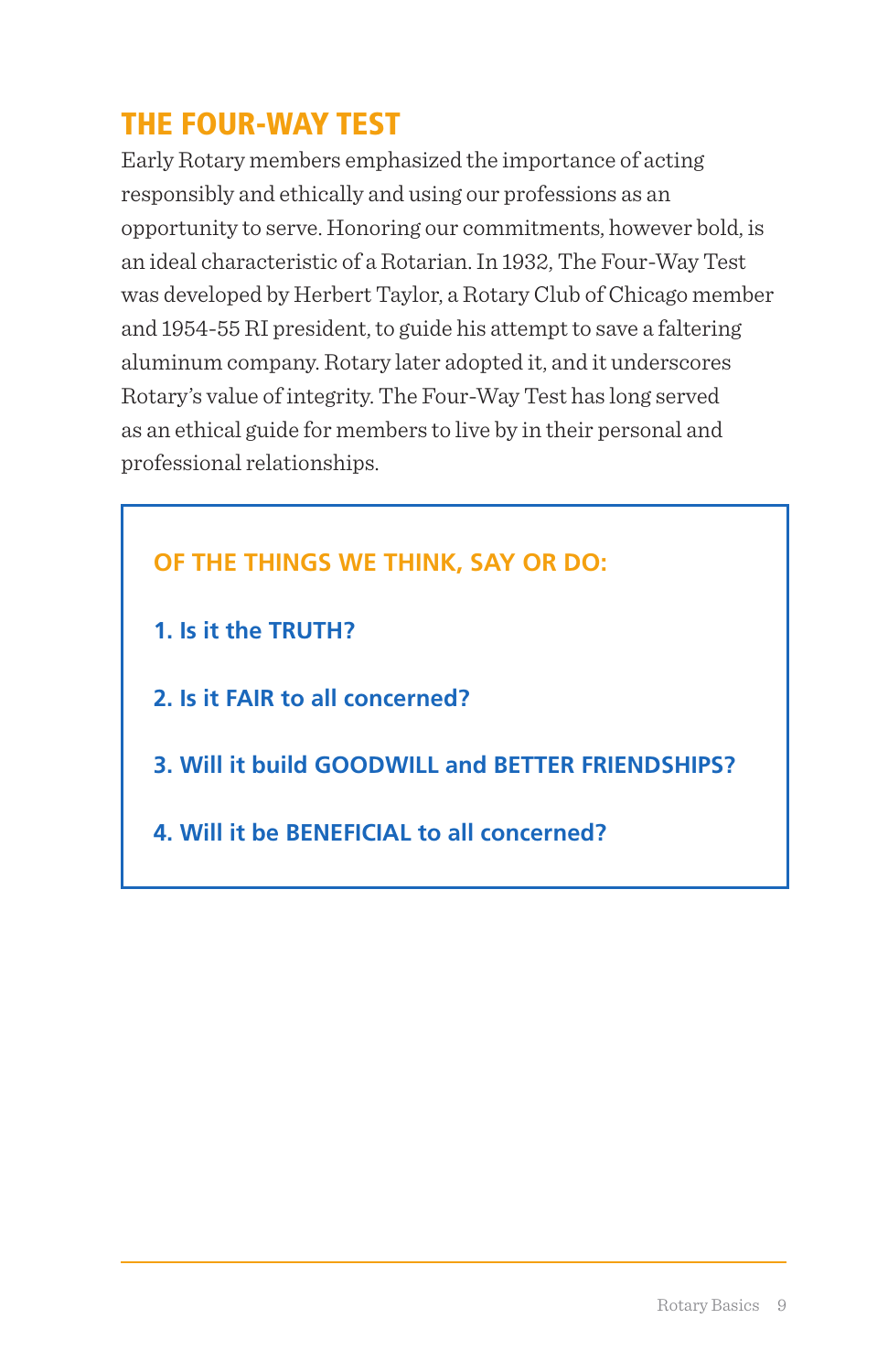#### OBJECT OF ROTARY

In Rotary's first decade, members set out guiding principles that evolved into what is now known as the Object of Rotary. They added the advancement of peace in 1921 and made the language more gender-neutral in 1989 and 1995.

**The Object of Rotary is to encourage and foster the ideal of service as a basis of worthy enterprise and, in particular, to encourage and foster:** 

**FIRST:** The development of acquaintance as an opportunity for service;

**SECOND:** High ethical standards in business and professions; the recognition of the worthiness of all useful occupations; and the dignifying of each Rotarian's occupation as an opportunity to serve society;

**THIRD:** The application of the ideal of service in each Rotarian's personal, business, and community life;

**FOURTH:** The advancement of international understanding, goodwill, and peace through a world fellowship of business and professional persons united in the ideal of service.

While your club may not emphasize all of these principles, understanding them puts your club experience into perspective and adds meaning to being a part of this organization.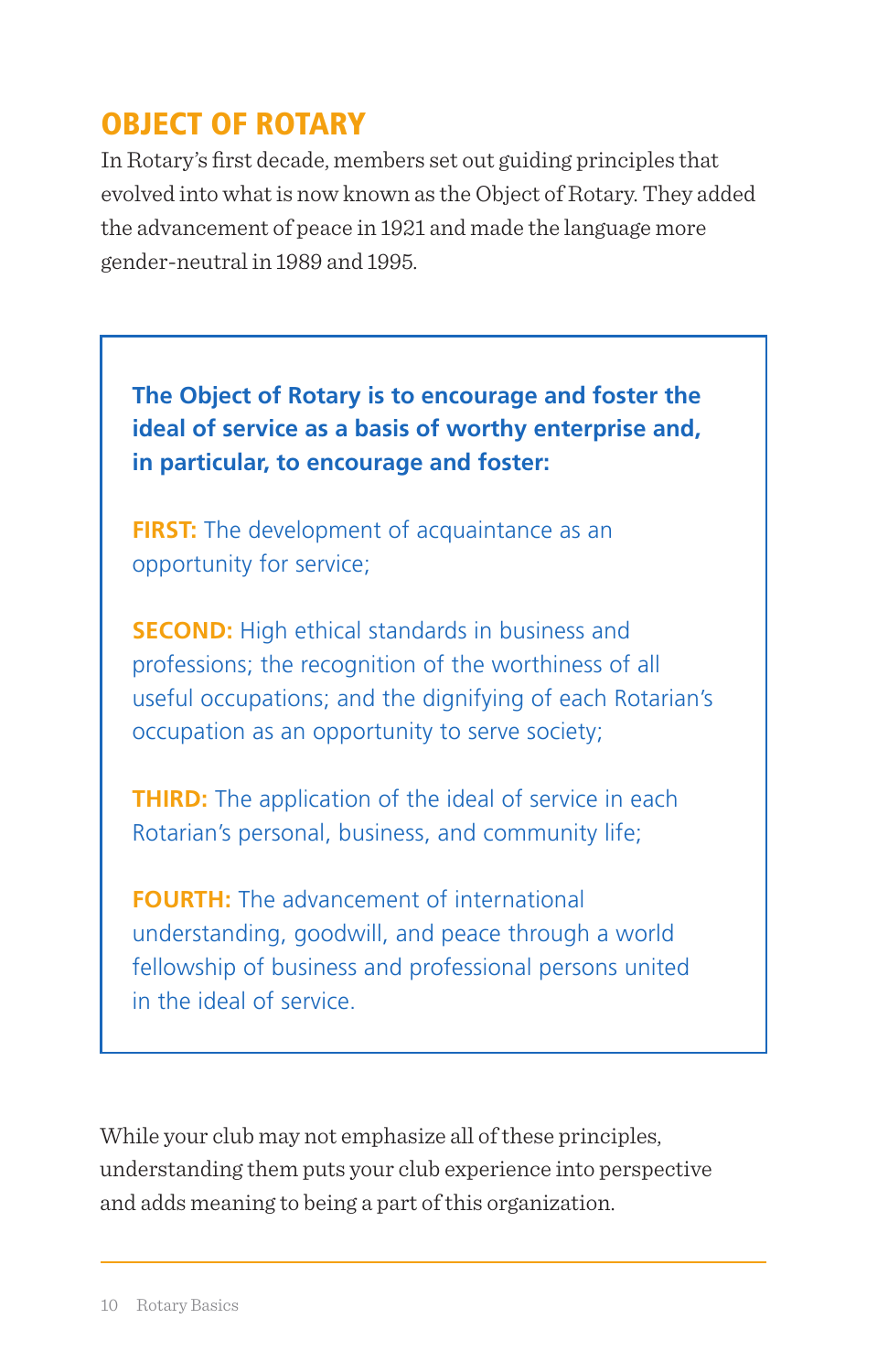#### **DIVERSITY**

As an international organization, Rotary values its diversity around the world and within each club. Each club strives to reflect the diversity of its community by including members from a mix of professions, genders, ages, and ethnicities. Having members with different backgrounds and viewpoints gives your club a broader understanding of the community and its problems, and better equips it to find solutions. Equally important is fostering a culture of inclusion, where these differences are respected, supported, and valued. Rotary is apolitical and nonreligious, and it does not discriminate on the basis of gender, race, color, faith, national origin, or sexual orientation.



Clubs are most successful when they reflect the community they serve.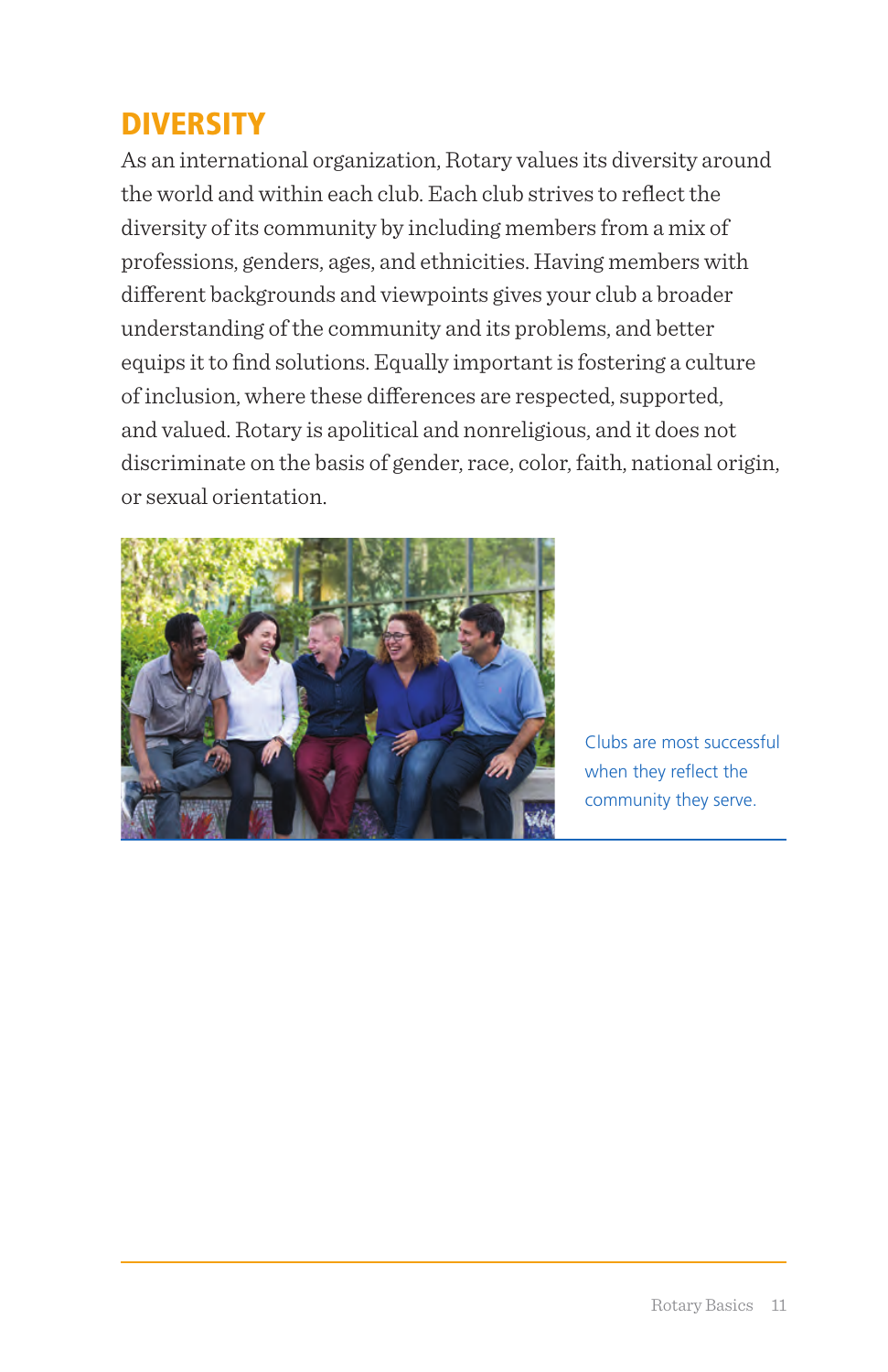### ROTARY INTERNATIONAL **OFFICES**



One Rotary Center in Evanston, Illinois, USA

Rotary International is administered by the Secretariat, which comprises the general secretary and nearly 800 employees who work to support clubs and districts around the world. Rotary's world headquarters is in Evanston, Illinois, USA, in a building called One Rotary Center. It includes a 190-seat auditorium, Rotary's archives, and an executive suite with conference rooms for the RI Board of Directors and Rotary Foundation Trustees and the offices of the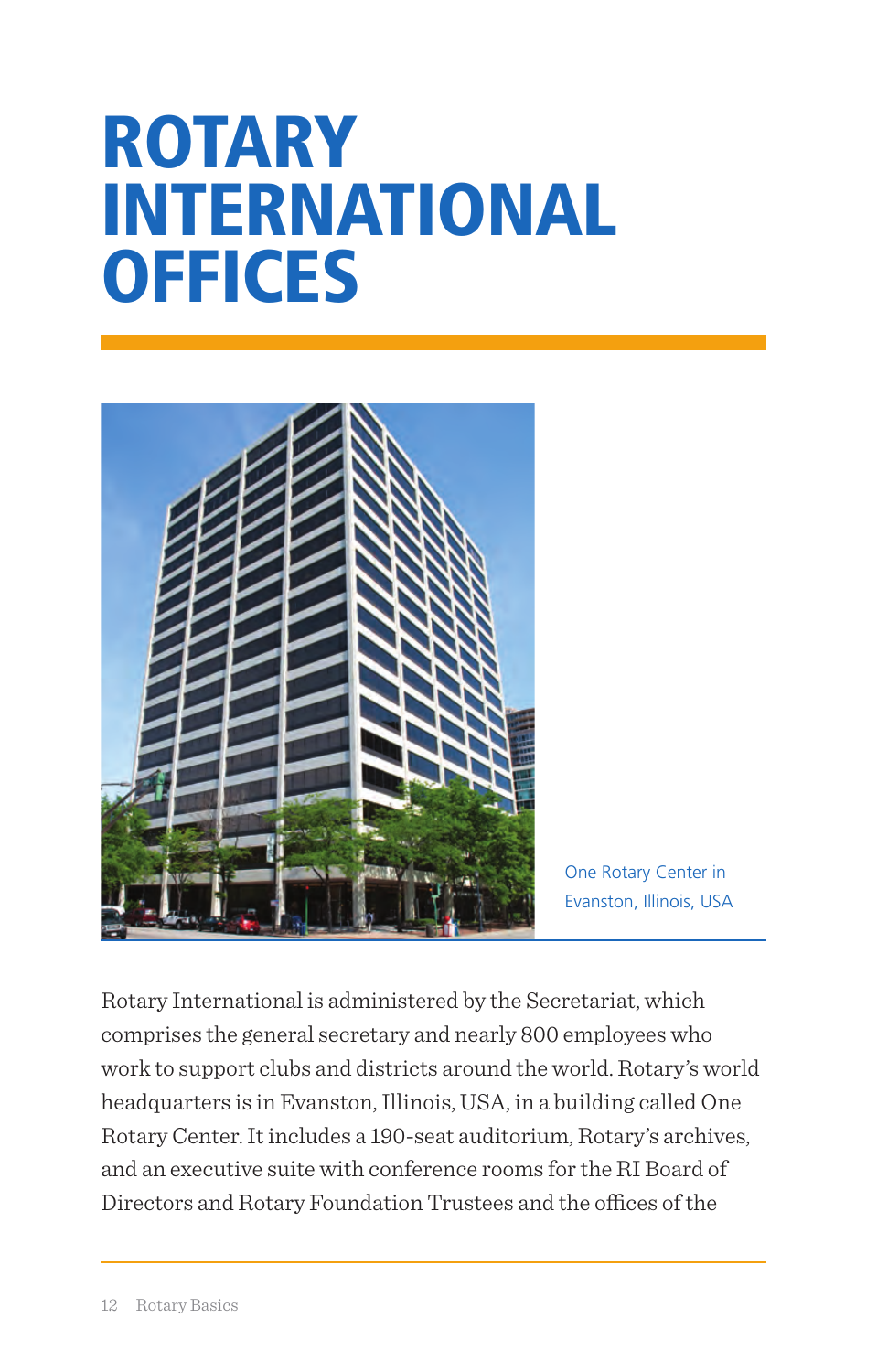RI president and other senior officers. It also features a replica of Room 711, the site of the first Rotary club meeting. The staff at the seven international offices are a part of the Secretariat and support Rotarians in their regions. Rotary staff support Rotary members and work to make Rotary International and The Rotary Foundation run smoothly and effectively.

The Club and District Support (CDS) representatives offer guidance and answer questions you or your club's leaders have. They also attend some club and district meetings to meet with Rotarians and train leaders. Find your club's CDS representative at **[rotary.org/cds](https://my.rotary.org/en/contact/representatives)**. You can also contact Rotary's Support Center at +1-847-866-3000 or **[supportcenter@rotary.org](mailto:supportcenter@rotary.org)** to ask questions about Rotary.

#### DID YOU KNOW?

One Rotary Center hosts more than 2,000 Rotarians and guests each year. Free guided tours in several **languages** are offered Monday-Friday. Email **visitors@ rotary.org** to request a tour.



The Rotary International president's office on the 18th floor of One Rotary Center overlooks Lake Michigan.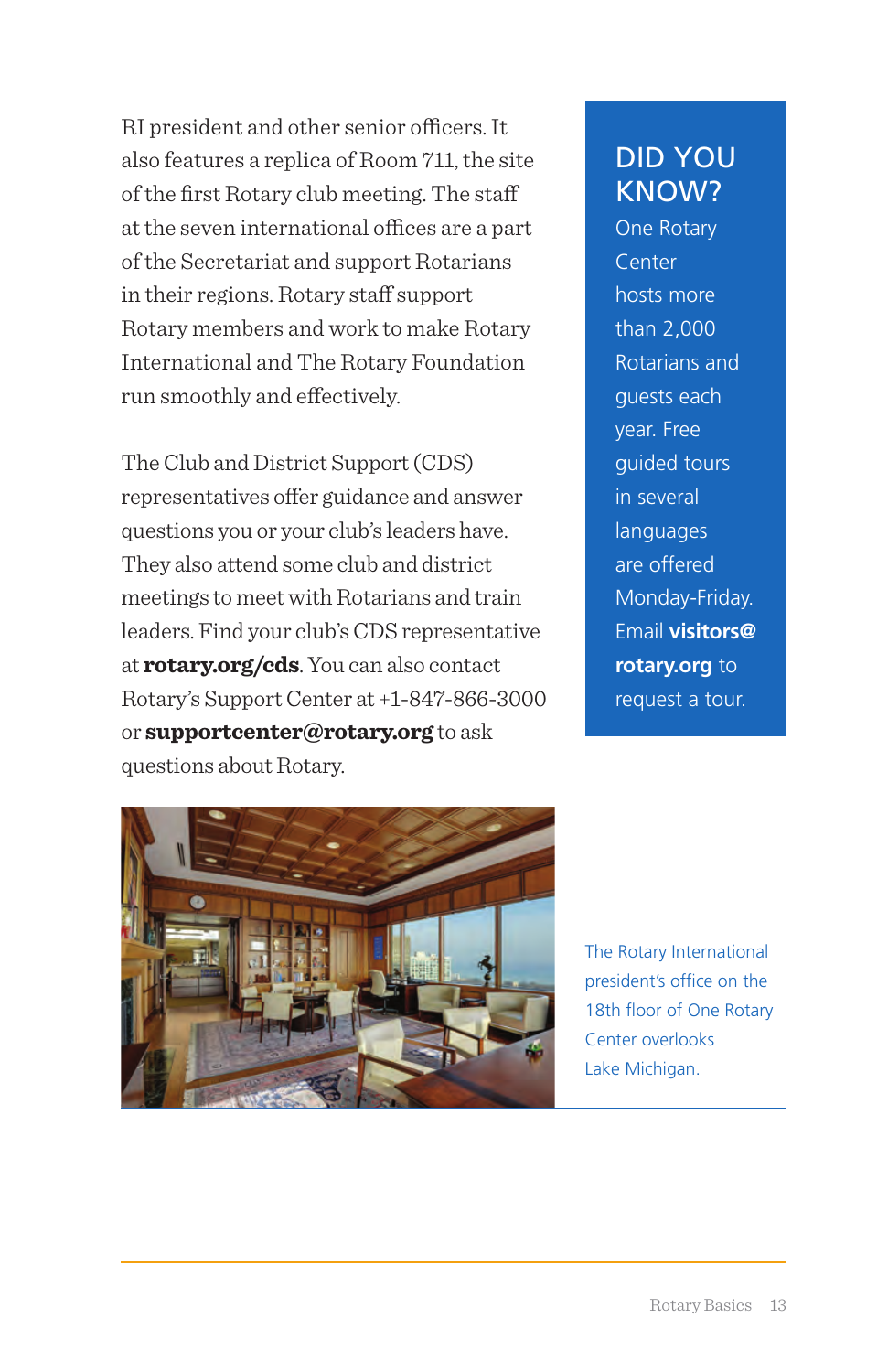

Rotary International's world headquarters and international offices:

- One Rotary Center, Evanston, Illinois, USA
- Europe and Africa office, Zurich, Switzerland
- South Asia office, New Delhi, India
- Brazil office, São Paulo
- Japan office, Tokyo
- Korea office, Seoul
- South Pacific and Philippines office, Parramatta (Sydney), New South Wales, Australia
- Southern South America office, Buenos Aires, Argentina
- **•** Rotary International in Great Britain and Ireland (RIBI), Alcester, England, *an independant office, but still affiliated with Rotary*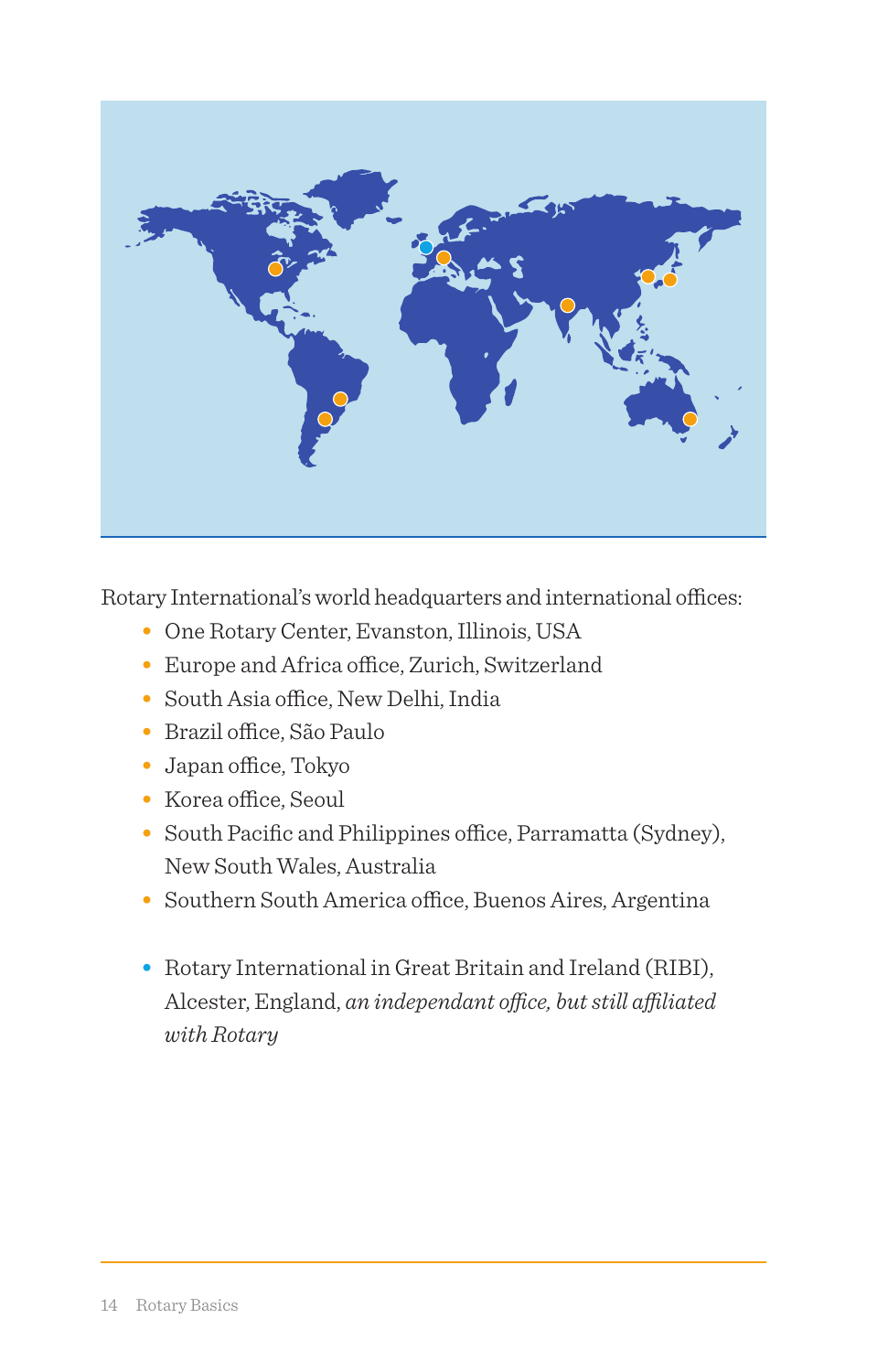### THE ROTARY FOUNDATION

In 1917, Rotary President Arch Klumph announced his idea for an endowment fund dedicated to "doing good in the world." With this short statement, Klumph inspired the establishment of The Rotary Foundation. Today, The Rotary Foundation helps clubs and districts work together to perform meaningful, sustainable service. Our top-rated, award-winning Foundation has spent more than \$3.7 billion on life-changing, sustainable projects that help people in need around the world get clean water, medical care, literacy classes, and other essentials.

Our members' and others' contributions to the Foundation allow us to bring sustainable change to communities in need. Ask your club's Rotary Foundation committee chair or visit **[rotary.org/donate](https://www.rotary.org/donate)** to learn how you can support our Foundation. To learn more, download **[The Rotary Foundation Reference Guide](https://www.rotary.org/myrotary/en/document/rotary-foundation-reference-guide)** or take the Rotary Foundation Basics course in Rotary's **[Learning Center](http://learn.rotary.org/Pages/Catalog/CourseCatalog.aspx)**.



Rotarian administering polio vaccine in Nigeria, Africa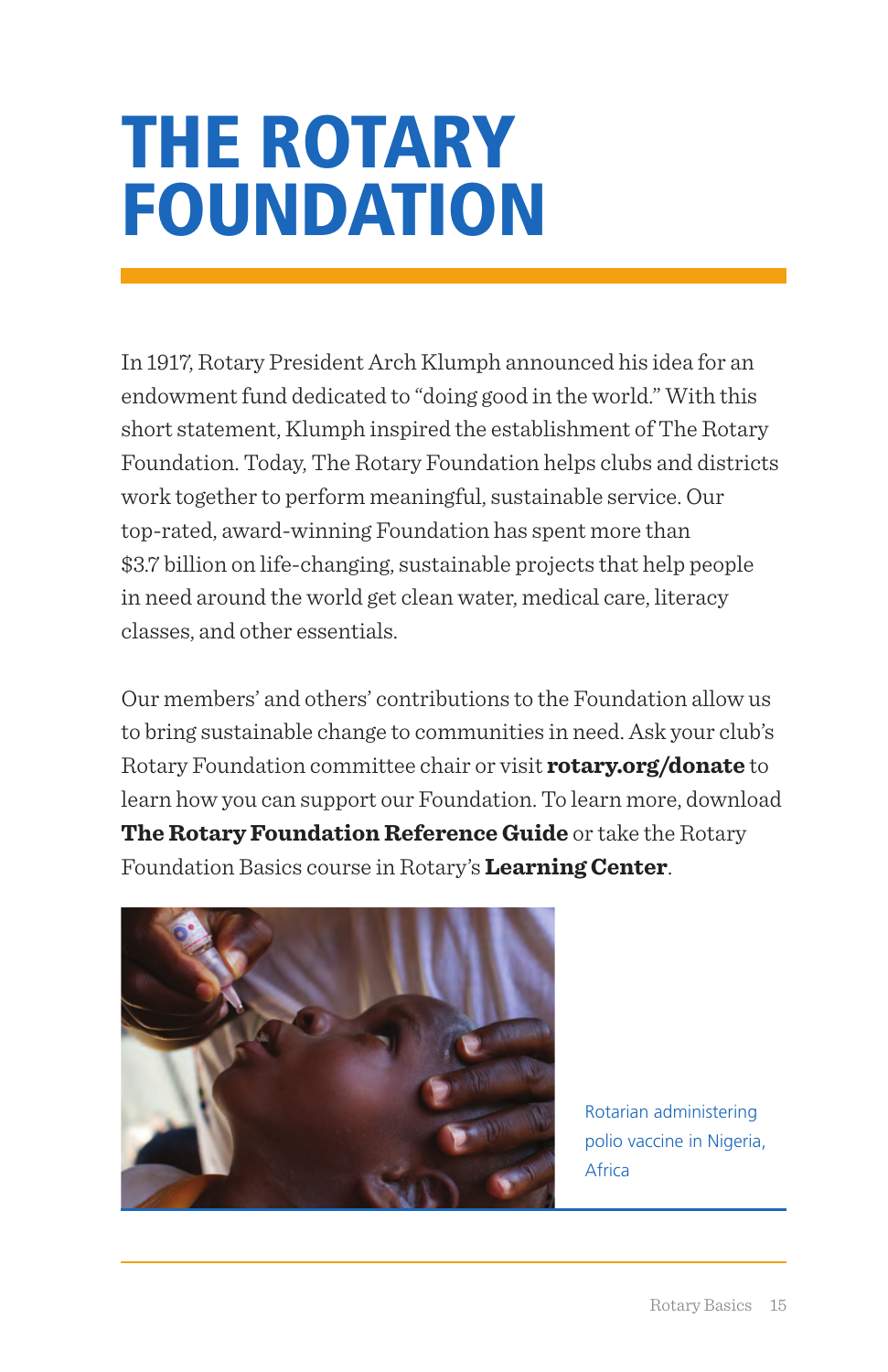#### ERADICATING POLIO **WORLDWIDE**

One benefit of being a Rotarian is that you can take pride in being part of an organization that truly makes a difference in the world. Since 1985, Rotarians have served as community-based mobilizers for polio eradication, motivating international groups, governments, private organizations, communities, and individuals to join the global effort to rid the world of polio. Rotary works with partners in the Global Polio Eradication Initiative (GPEI), including the World Health Organization (WHO), the U.S.

#### DID YOU KNOW?

**Rotary** International began its fight against polio in 1979 with a multiyear immunization project in the Philippines.

Centers for Disease Control and Prevention (CDC), United Nations Children's Fund (UNICEF), the Bill & Melinda Gates Foundation, and the governments of the world to achieve this historic public health goal.

As part of the effort, Rotarians contribute their time and money to the cause, raising funds, advocating for government support, serving as volunteers to help immunize children, and raising awareness in their communities. Rotary's contributions to the global polio eradication effort now exceed \$1.6 billion, including matching funds from the Gates Foundation. Hundreds of thousands of volunteers have supported National Immunization Days. Since 1988, more than 2 billion children have received oral polio vaccine, and we've achieved a 99.9 percent reduction in polio cases. It may be considered the greatest humanitarian service the world has ever seen, and every Rotarian can take pride in the achievement.

To learn how you can support Rotary's efforts to eradicate polio, visit **[endpolio.org](http://www.endpolio.org/)**.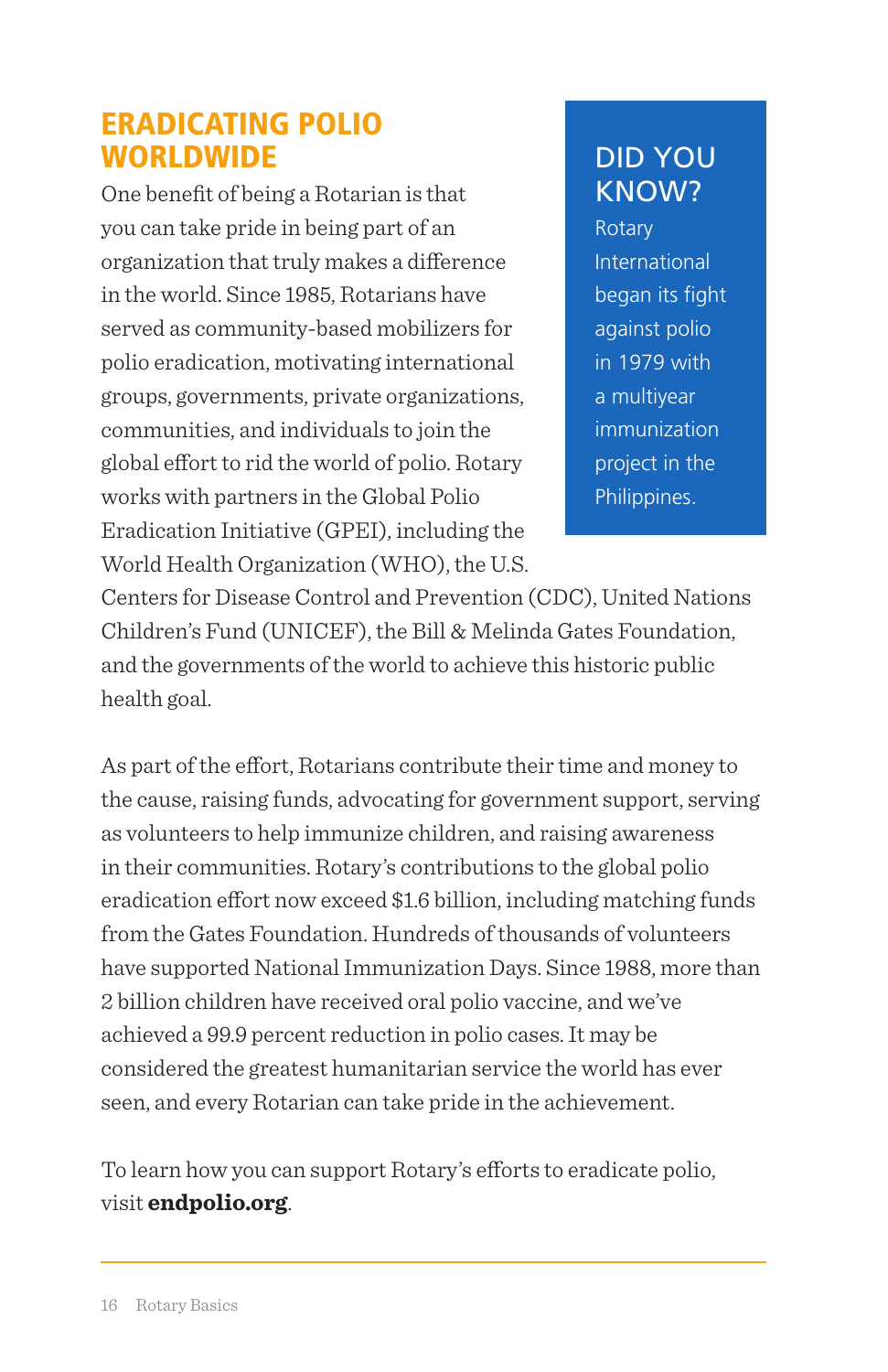#### ROTARY PEACE CENTERS

The Rotary Peace Centers at seven leading universities around the world offer advanced educational opportunities for Rotary Peace Fellows, professionals who wish to pursue or advance a career in peacebuilding and conflict resolution. Each year, up to 100 fellows are selected from around the world to begin either a master's degree or a certificate program in conflict resolution, peace studies, or international relations. Rotary districts may nominate as many candidates as they wish for the competitive selection process every year. Rotary Peace Fellows have gone on to serve as leaders in government, nongovernmental organizations, the military, law enforcement, education, humanitarian action, restorative justice, and international agencies such as the United Nations.

#### ROTARY GRANTS

The Rotary Foundation offers grants that support humanitarian projects, scholarships, and vocational training teams. Global grants support large international projects with long-term, sustainable outcomes in one or more of Rotary's areas of focus. They typically range from \$30,000 to \$200,000. District grants fund smallerscale, short-term projects that address immediate needs in your community or abroad. Clubs can leverage Rotary Foundation grants with DDF and SHARE funds to maximize projects' impact. To learn more, talk to your club or district Rotary Foundation committee chair or visit **[rotary.org/grants](https://www.rotary.org/en/our-programs/grants)**.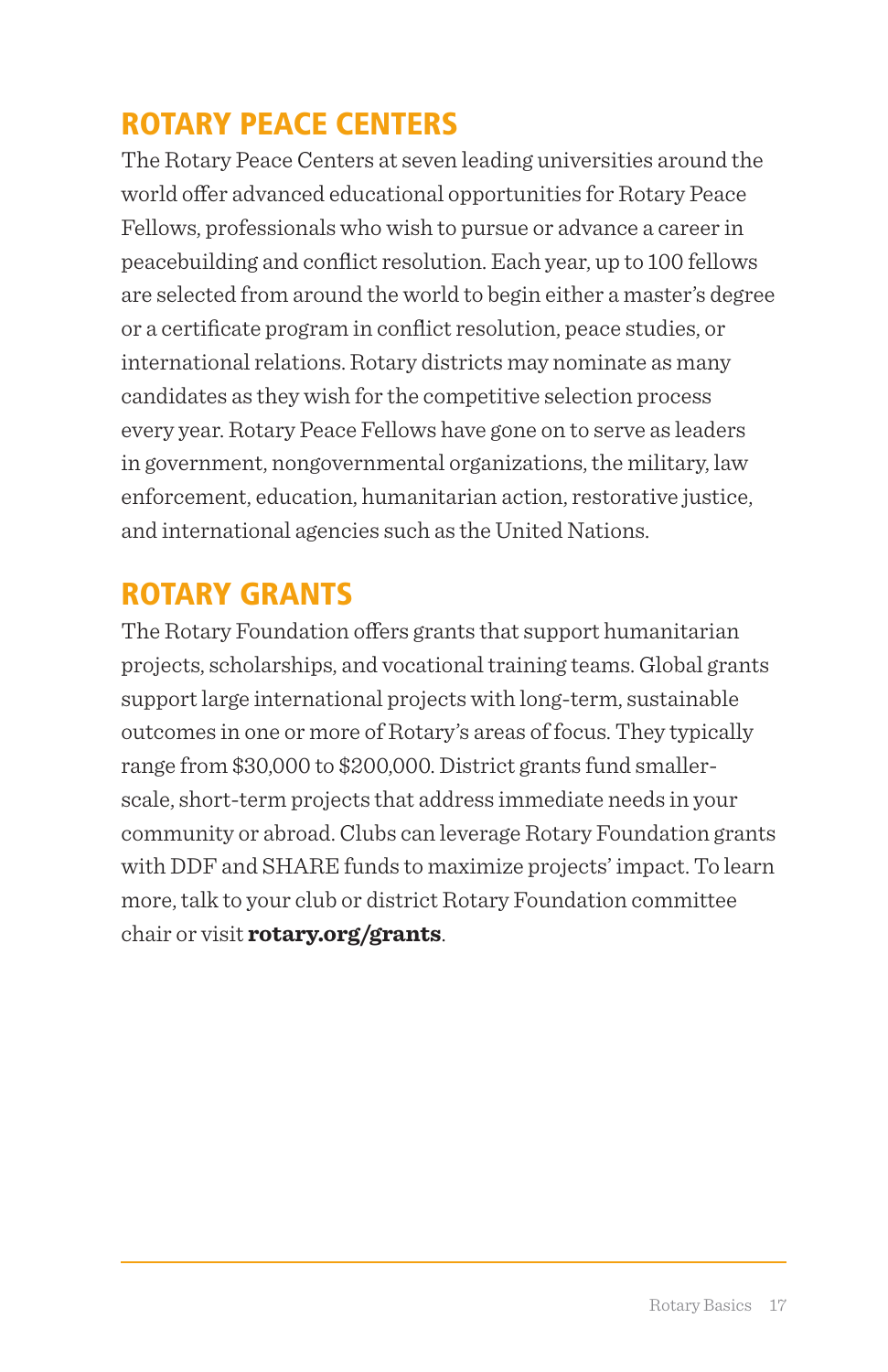# ROTARY'S IMAGE

A positive public image of Rotary enhances our ability to do good in the world. As a Rotarian, your words and actions represent Rotary, and joining Rotary means committing to live by Rotary's values. Each of us also has the ability to improve the public's understanding of Rotary by telling the Rotary story and why we're proud to be a part of it. By telling our stories, we make sure Rotary is recognized for the good work we do. As a member, you can propose new members to your club. Talk to your club leaders to learn how.



Rotary's masterbrand signature is the main logo available for use by all Rotary clubs around the world.

#### ROTARY.ORG

Rotary's official website, Rotary.org, offers information about membership, scholarships, Rotary events, online giving opportunities, the latest Rotary news, and stories of Rotary service and other activities all over the globe. When you register for an account, you gain access to a variety of resources:

**• [Brand Center](https://my.rotary.org/en/user/login?destination=/secure/application/136?deep-link=https%3A//brandcenter.rotary.org/en-GB)** — Find messaging and visual guidelines along with customizable materials you can use to promote your club, projects, and programs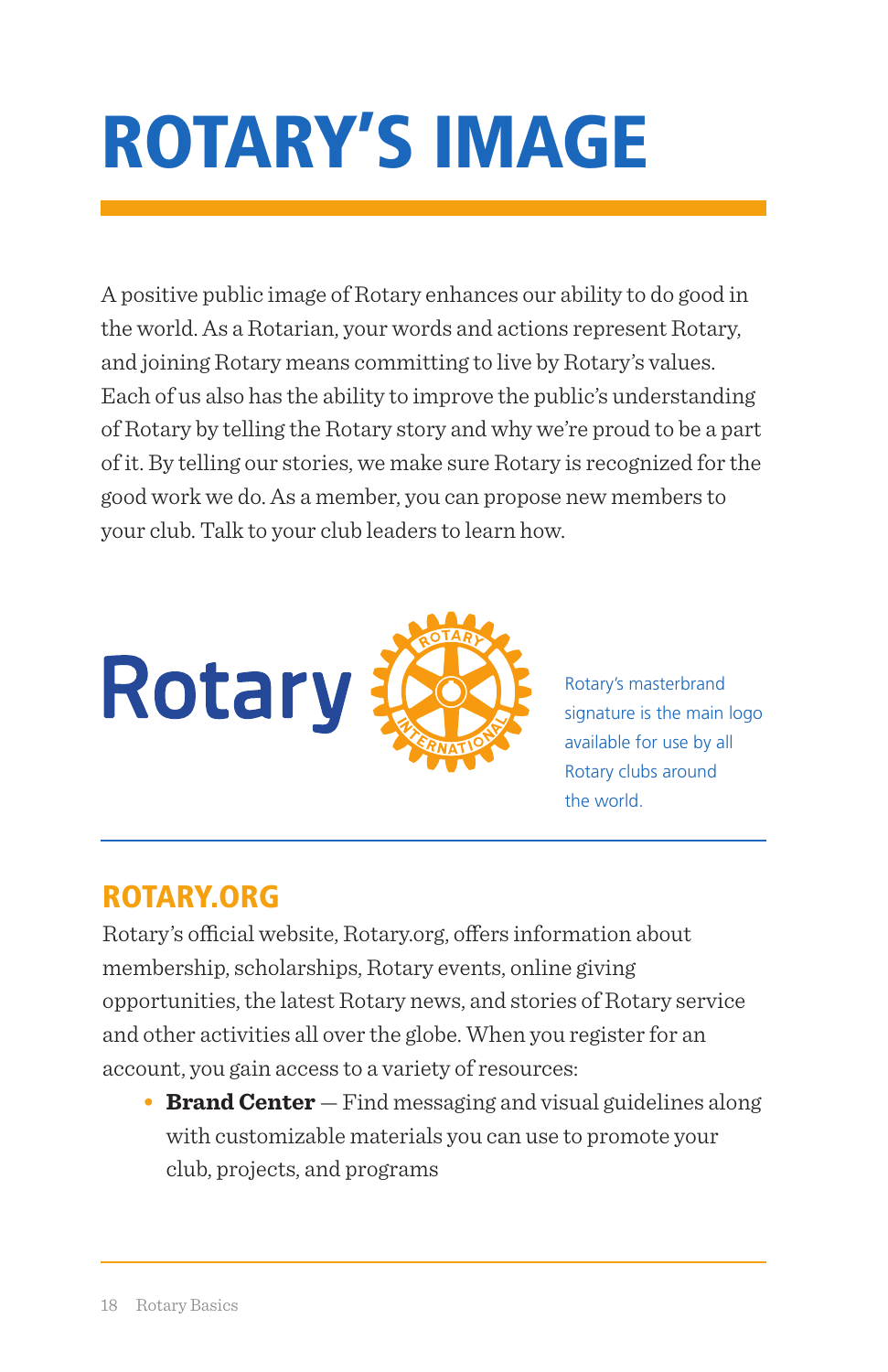- **• [Discussion Groups](https://my.rotary.org/en/exchange-ideas/groups)** Exchange ideas with members of the Rotary family from around the world on hundreds of topics
- **Grant Center** Apply for and manage your club's grants
- **• [Learning Center](http://learn.rotary.org)** Find online courses about Rotary and professional development topics
- **• [Rotary Club Central](https://my.rotary.org/en/secure/13301)** See your club's profile and goals
- **• [Rotary Global Rewards](https://my.rotary.org/en/member-center/rotary-global-rewards/offers)** Explore our member benefits program to get discounts on travel, hotels, dining, and entertainment
- **• [Rotary Ideas](https://my.rotary.org/en/secure/15486)** Find funds, partners, materials, and volunteers for service projects
- **• [Rotary Showcase](https://my.rotary.org/en/secure/showcase)** Post your finished projects and browse others' projects to get new ideas for your next one

With an account on Rotary.org, you can also register for international events and network with other professionals. To learn how to create an account, download **[How to Create](https://my.rotary.org/en/document/how-create-my-rotary-account)  [a My Rotary Account](https://my.rotary.org/en/document/how-create-my-rotary-account)**.



Rotarians demonstrate through their humanitarian service that they are people of action.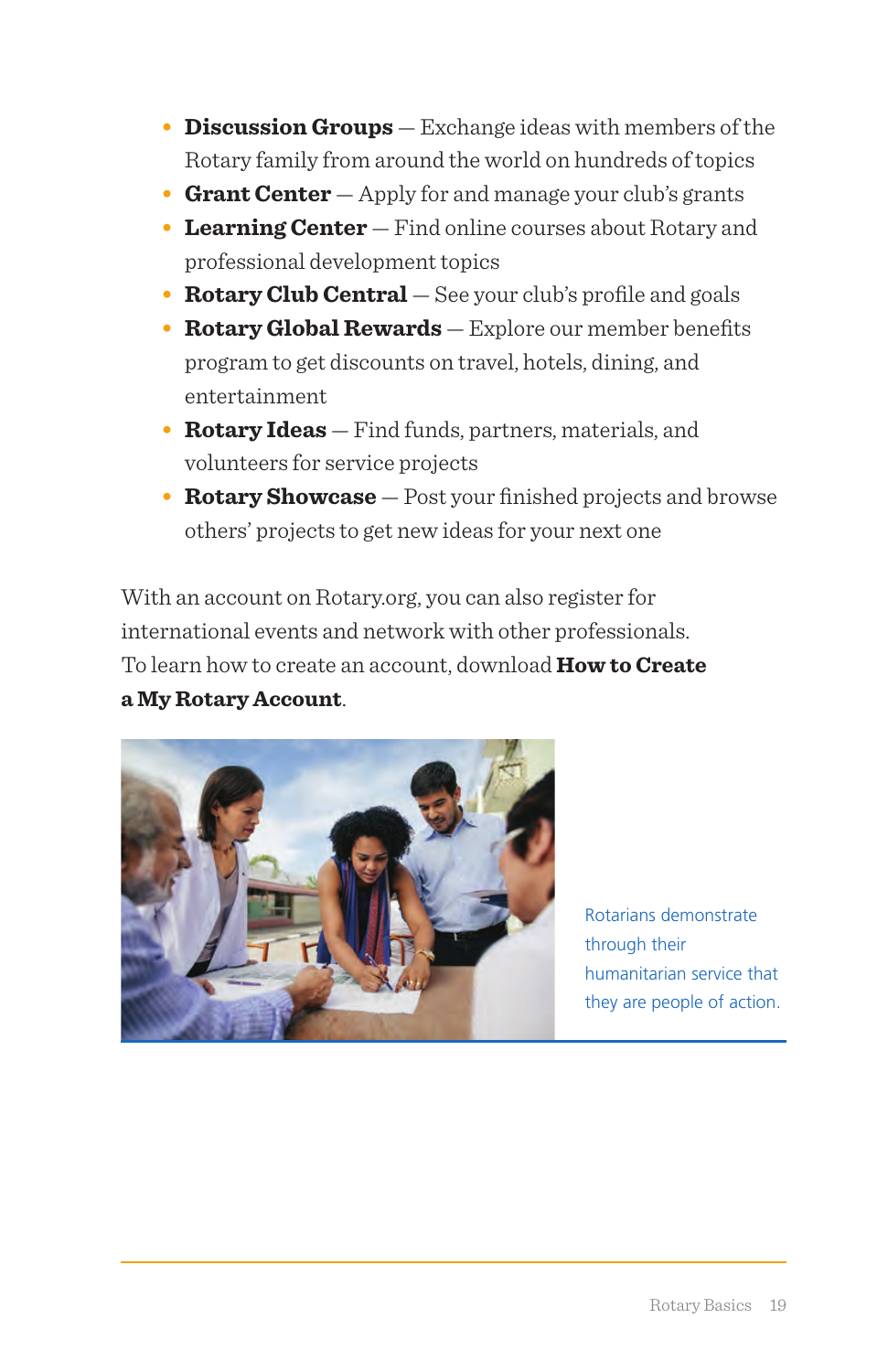### AN INTERNATIONAL EXPERIENCE

Another benefit of being a Rotary club member is the opportunity to have international experiences and connections. Whether you host a youth exchange student, attend an international Rotary meeting, or partner with a club in another country on a project, Rotary offers many ways to connect with people from around the world.



Rotary is a network of members around the world working together to exchange ideas and take action.

#### THE ROTARY INTERNATIONAL **CONVENTION**

The Rotary International Convention takes place each May or June and welcomes all members and their families. It's generally held in a different world city each year and is attended by 20,000 to 40,000 people. The convention is an opportunity to celebrate Rotary and to network and connect with Rotarians from around the world.

#### DID YOU KNOW?

The first Rotary Convention was held in Chicago, Illinois, USA, in August 1910.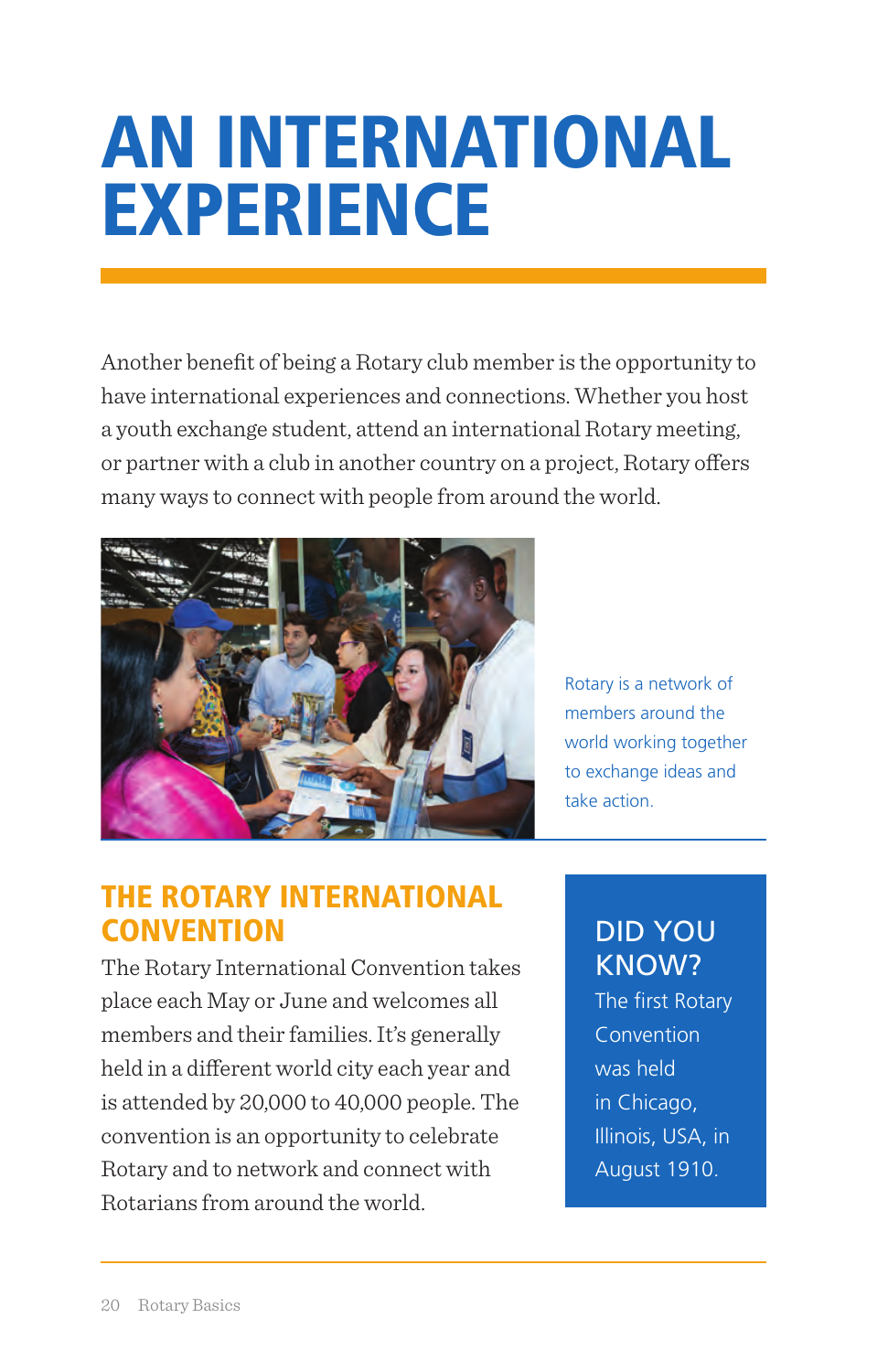

Attendees at 2016 Rotary International Convention, Korea

#### ROTARY FELLOWSHIPS AND ROTARIAN ACTION GROUPS

Rotarians' interests and hobbies are as diverse as they are. Two types of international groups offer Rotarians ways to pursue interests they have in common with other members worldwide: Rotary Fellowships, which center around recreational or vocational interests, and Rotarian Action Groups, which focus on specific service areas.

Rotary Fellowships represent an abundance of recreational pursuits, including tennis, music, and canoeing, and professional interests such as medicine, law enforcement, and photography. Their activities are as varied as their interests. Learn more at **[rotary.org/fellowships](http://www.rotary.org/fellowships)**.

Rotarian Action Groups help Rotary clubs and districts plan and implement large-scale projects in their area of expertise. For example, the Water and Sanitation Rotarian Action Group functions as an expert consulting entity that advises clubs and districts on how to undertake water and sanitation projects that have real impact. The Rotarians for Family Health and AIDS Prevention Rotarian Action Group mobilizes Rotarians to help tens of thousands of people in under-resourced communities get low-cost, comprehensive health services and screenings. Learn more at **[rotary.org/actiongroups](http://www.rotary.org/actiongroups)**.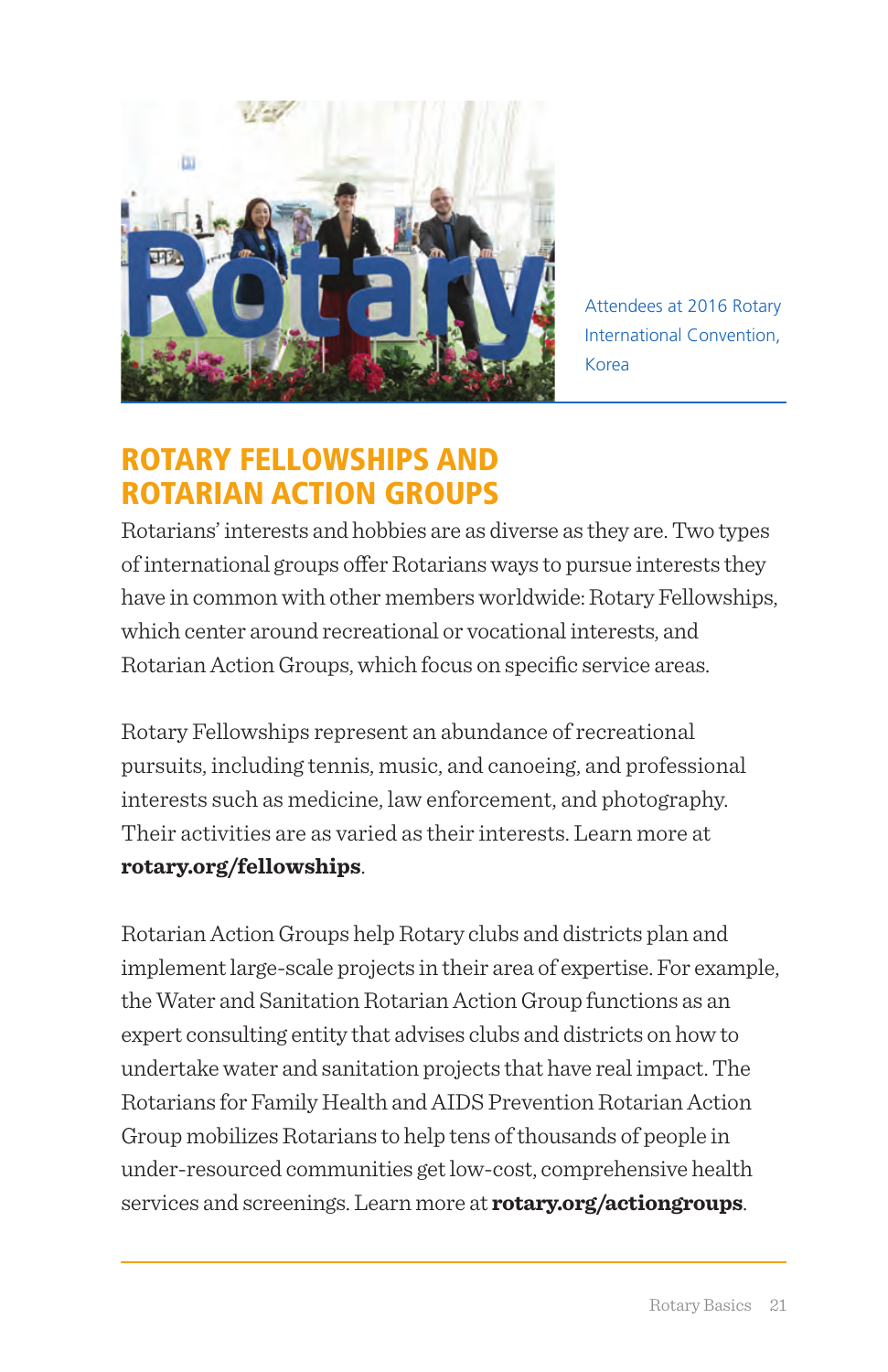#### ROTARY FRIENDSHIP **EXCHANGE**

Rotary Friendship Exchange gives participants opportunities to explore new cultures and discover diverse perspectives. Participating in an exchange is a wonderful way to make new friends, establish international service partnerships, and strengthen international understanding. As of 1 July 2017, non-members are welcome to participate in the program as well as members.

#### ROTARY COMMUNITY CORPS

A Rotary Community Corps (RCC) is a Rotary club-sponsored group of non-Rotarians who want to help their own community through service projects. Rotarians provide professional expertise, guidance, encouragement, organizational structure, and some material assistance for the RCC, whose members contribute their labor and knowledge of community

#### DID YOU KNOW?

Every continent has Rotary clubs. You can experience new Rotary cultures by visiting other clubs. Use the Club Finder tool on Rotary.org, download the Club Locator app, or look on club websites to find meeting details and contact information.

needs. This community-based service program was initiated in 1986 to improve the quality of life in villages, neighborhoods, and other communities.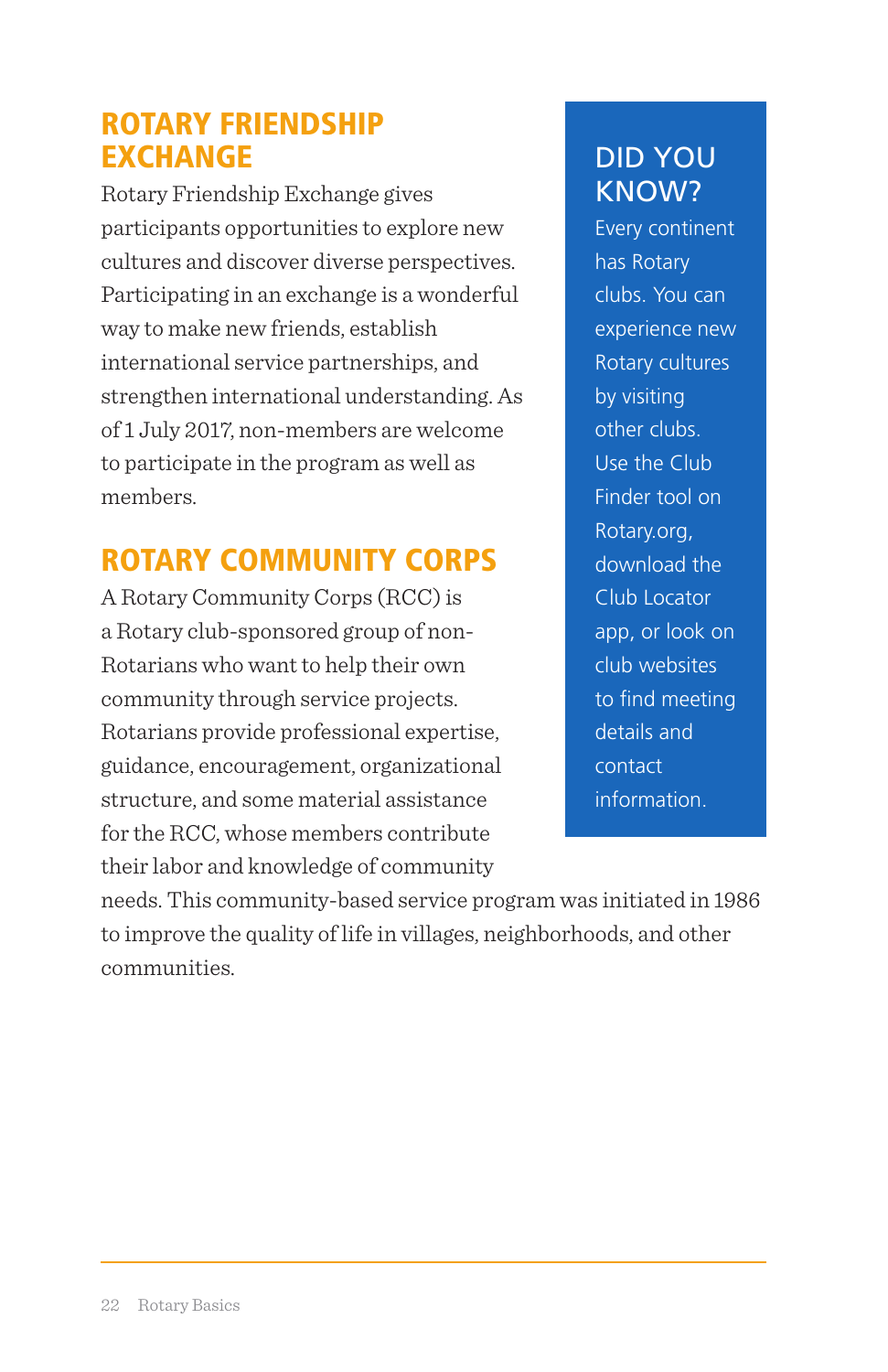### STRENGTHENING OUR YOUTH

We believe in investing in our future by empowering young leaders, helping them learn leadership skills, and giving them opportunities to have cross-cultural experiences.



Rotaract members meet yearly before the convention.

#### ROTARY YOUTH EXCHANGE

Rotary Youth Exchange promotes international understanding and lifelong friendships by letting young people see another part of the world. Exchanges can be long-term or short-term. Short-term exchanges last from a few days to several months and often take place when school is not in session. Students typically stay with a local family in the host country, but they might also attend a youth camp or tour the country with other foreign students. During a longterm exchange, students spend a year in another country, attending school and living with host families. Exchanges vary widely among districts, so contact your district's Youth Exchange chair to learn what's available in your area.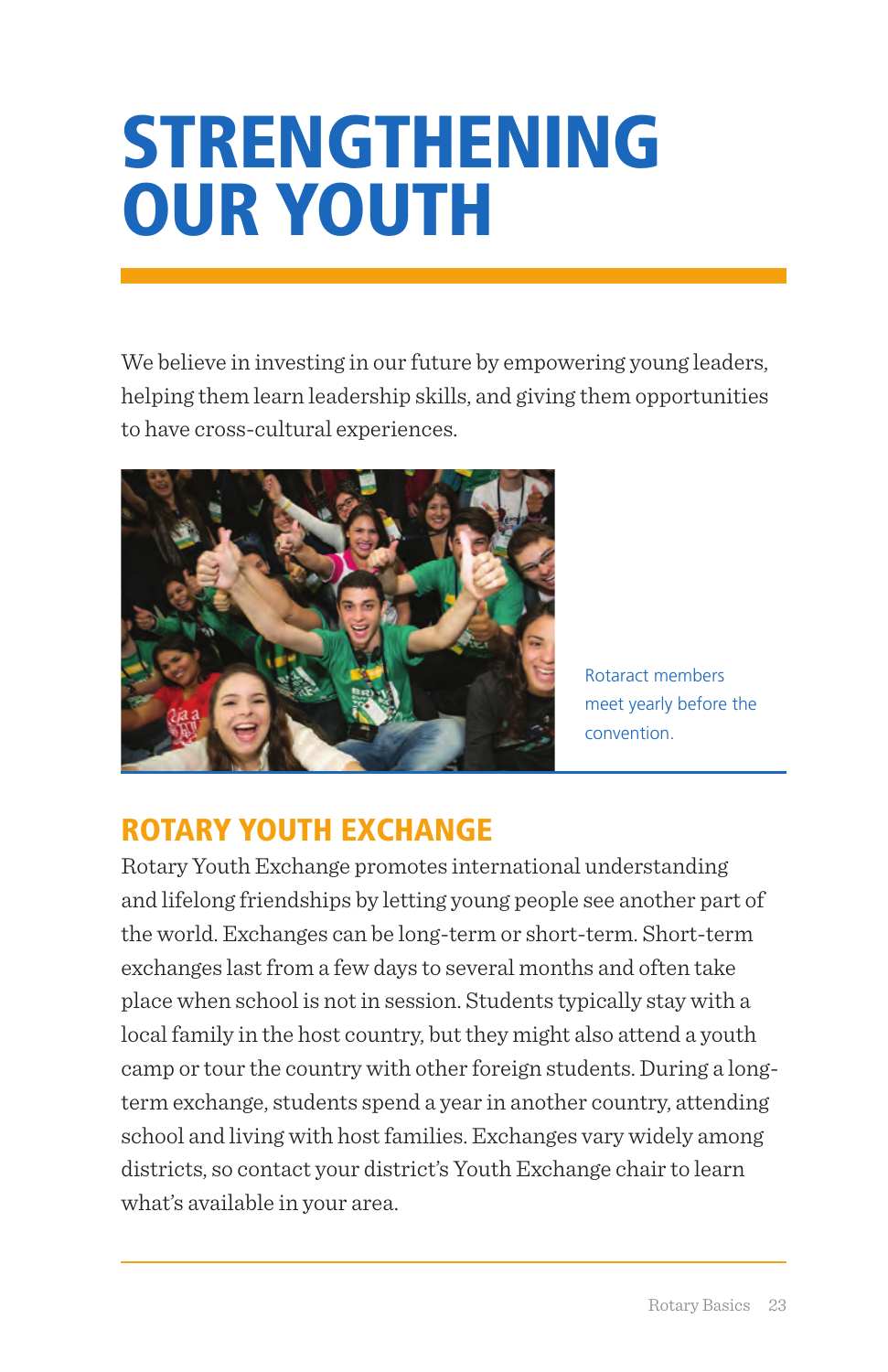#### INTERACT AND ROTARACT

Interact clubs give young people 12-18 years old the chance to work together and have fun while learning about service and promoting international understanding. Each club is required to complete at least two major projects each year, one to serve the community and the other to promote international understanding.

Rotaract clubs are service clubs for young people ages 18-30 that emphasize the importance of leadership and community involvement. Rotaractors can join Rotary clubs and enjoy dual membership until they leave Rotaract.

Interact and Rotaract clubs are sponsored by nearby Rotary clubs. Ask your club leaders how you can get involved if you'd like to work with local Interact and Rotaract clubs.



RYLA events instill values of service and leadership at an early age.

#### ROTARY YOUTH LEADERSHIP AWARDS (RYLA)

Each year, thousands of young people are selected to attend Rotarysponsored leadership camps or seminars through Rotary Youth Leadership Awards (RYLA). In an informal atmosphere, groups of outstanding people ages 14-30 spend several days in a challenging program of leadership training, facilitated discussions, inspirational addresses, and social activities designed to enhance personal development, leadership skills, and good citizenship.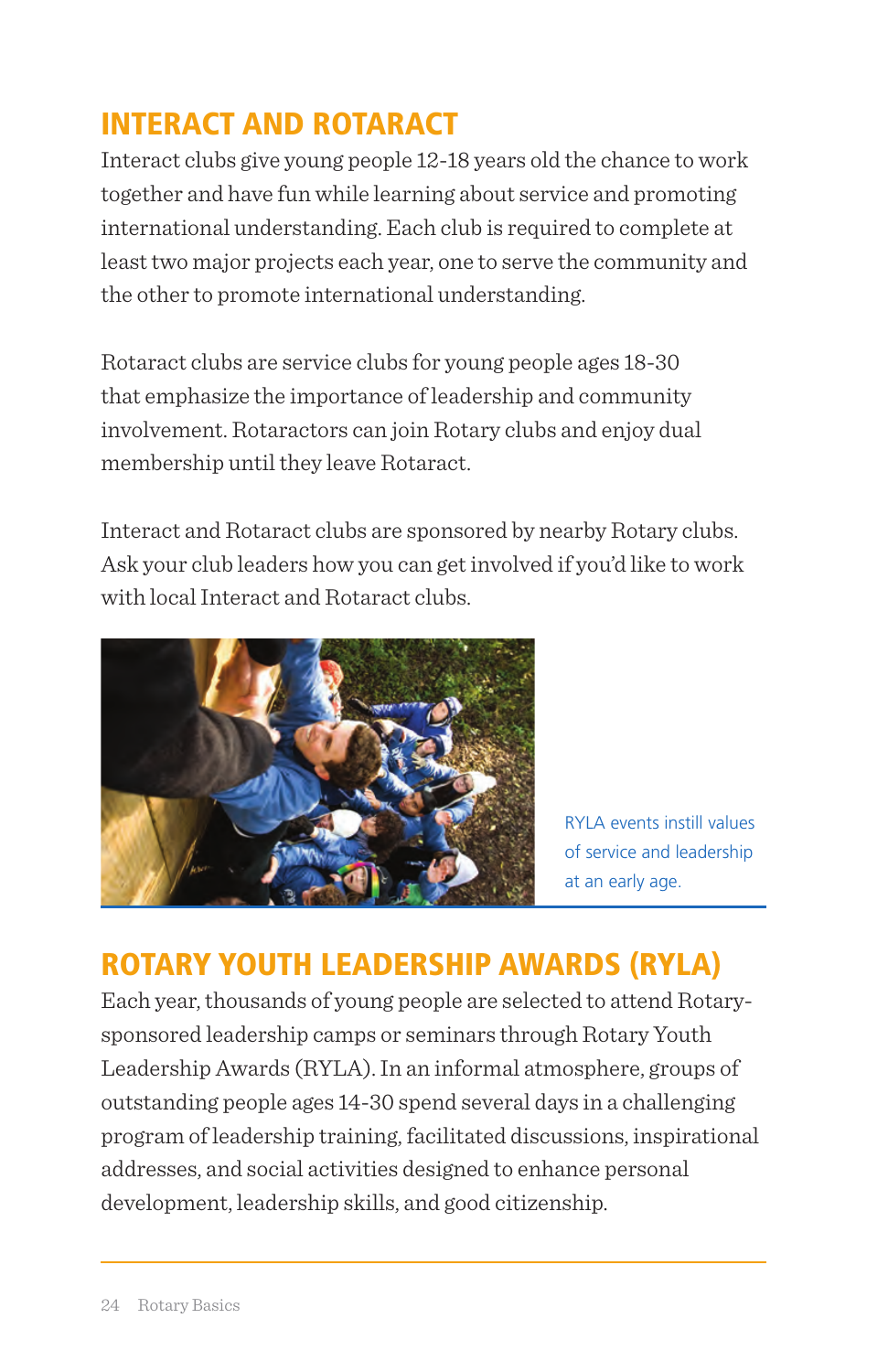### TRAINING AND SKILL BUILDING

Your club may offer new members a formal orientation to acquaint them with Rotary and the club. Members can also take courses on topics that interest them in the **[Learning](http://learn.rotary.org)  [Center](http://learn.rotary.org)** (learn.rotary.org) or join Rotary discussion groups to learn more. Your club may offer leadership training as well. Talk to your club mentor or club leaders and find out how you can get involved.

#### DID YOU KNOW?

You can learn more about Rotary by taking courses on Rotary's **[Learning](http://learn.rotary.org)  [Center.](http://learn.rotary.org)** 

Your district also runs seminars on Rotary topics such as membership, public image,

The Rotary Foundation, and grant management, for all interested members. All districts also hold annual district conferences to celebrate the year's accomplishments. Rotary members and their families are invited to attend and enjoy the inspirational speeches and entertainment and the acquaintances they make. These in-person training meetings and events are great ways to meet people who share an interest in service and the community.

Districts also hold role-based training events for club presidents, secretaries, treasurers, and committee chairs and for members serving as assistant governors and district committee chairs. When you get involved as a speaker or trainer, you'll learn skills, like project management, public speaking, and event planning, that can also help you in your personal and professional life.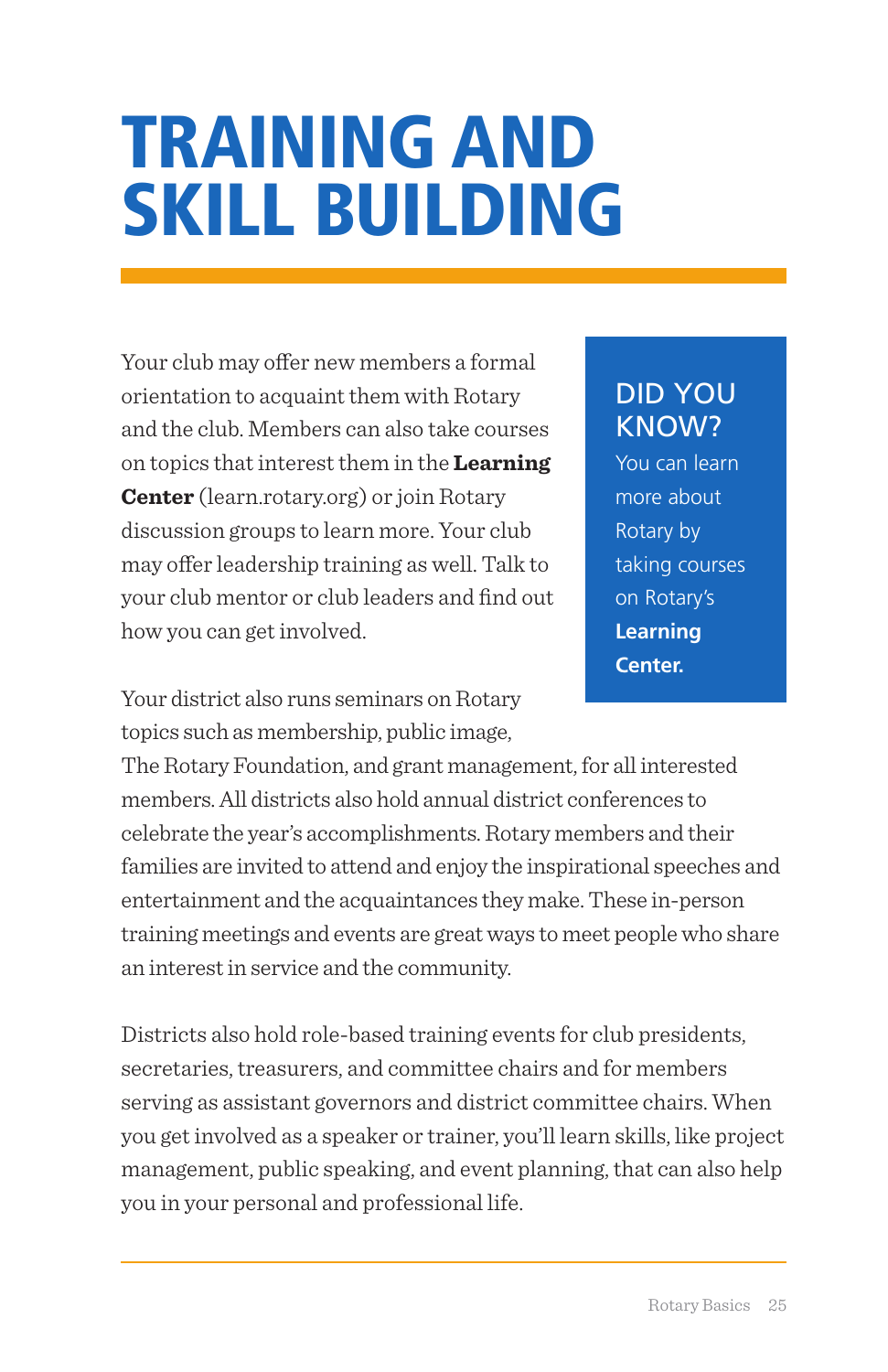# WHAT'S NEXT?

The key to getting the most out of your membership is to get involved in ways that suit your interests. The time and energy you invest in Rotary will yield rich rewards. You can shape your club experience by talking with club leaders about your ideas, and as a member, you, too, are eligible to be a club leader. Over time, active members find that the connections they make through Rotary become lifelong friendships.

To see how you can get involved, go to appendix A: Optimize Your Membership Experience. You can also check out our publication **[Connect for Good](https://my.rotary.org/en/document/connect-good)** with an overview of opportunities to be an engaged member of Rotary.

#### DID YOU KNOW?

Members are eligible for discounts on a variety of services all over the world through **[Rotary Global](https://my.rotary.org/en/member-center/rotary-global-rewards/offers) [Rewards](https://my.rotary.org/en/member-center/rotary-global-rewards/offers)**. Visit the **[Member](https://my.rotary.org/en/member-center)  [Center](https://my.rotary.org/en/member-center)** on Rotary.org to learn more.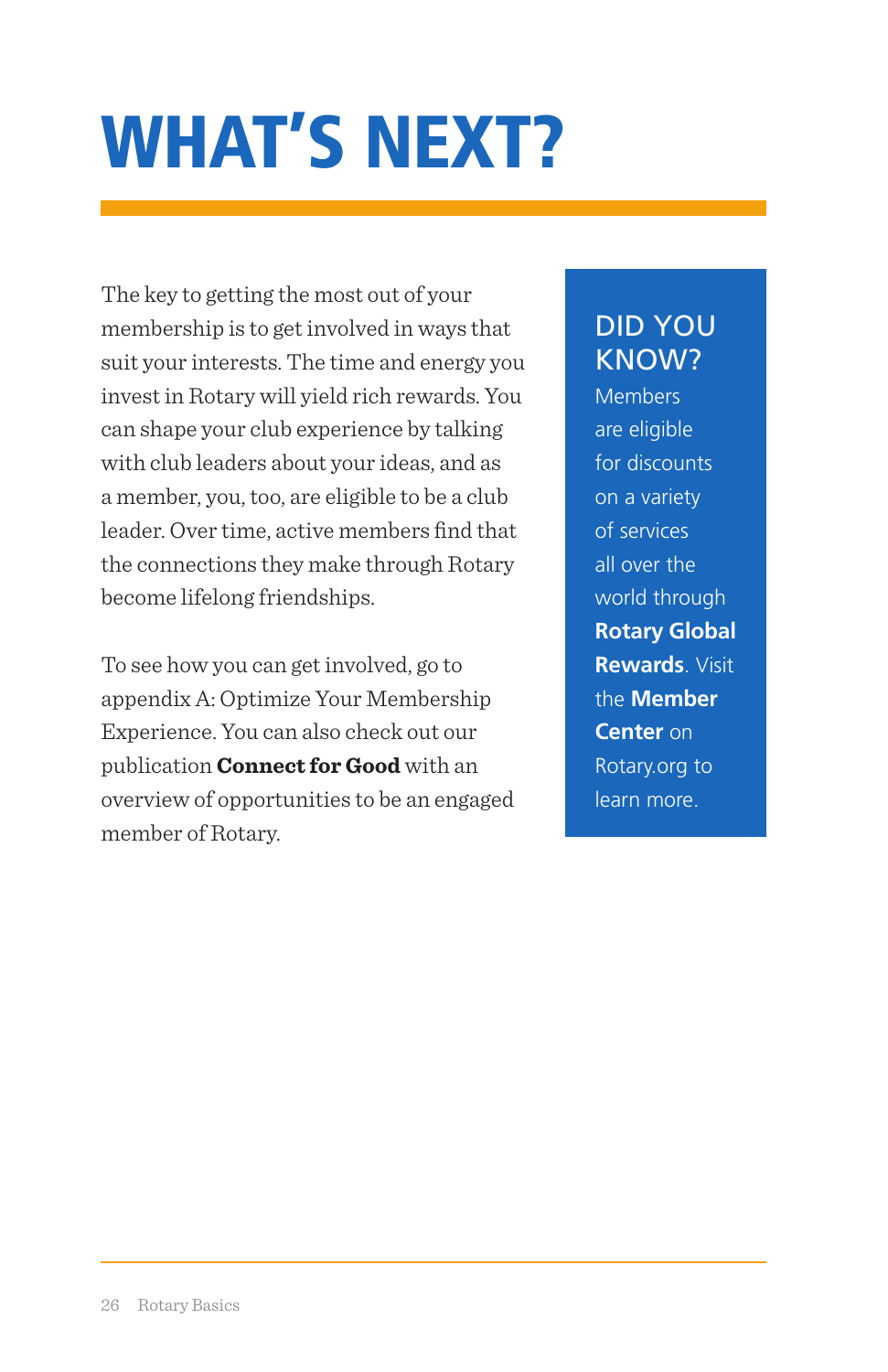# **APPENDIX A:<br>OPTIMIZE YOUR** MEMBERSHIP **EXPERIENCE**

- Attend as many club meetings and events as you can. Connect with different people each time.
- $\overline{O}$  Volunteer your skills and take on a role such as committee member, greeter, or webmaster.
- $\overline{O}$  Identify a need in your community and suggest a hands-on project that addresses it.
- $\overline{O}$  Participate in, or offer your expertise to, a club leadership development program.
- $\overline{O}$  Tell friends and colleagues how your club is giving back to your community, and emphasize the unique opportunity Rotary provides for networking with leaders in many professions.
- Get involved with your club's international service projects.
- **O** Browse Rotary service projects worldwide at **[rotary.org/](https://map.rotary.org/en/project/pages/project_showcase.aspx) [showcase](https://map.rotary.org/en/project/pages/project_showcase.aspx)**.
- Join a Rotary **[discussion group](https://my.rotary.org/en/exchange-ideas/groups)** to connect with others who share your interests.
- Discover Rotary voices from around the world at **[blog.rotary.org](http://blog.rotary.org)**.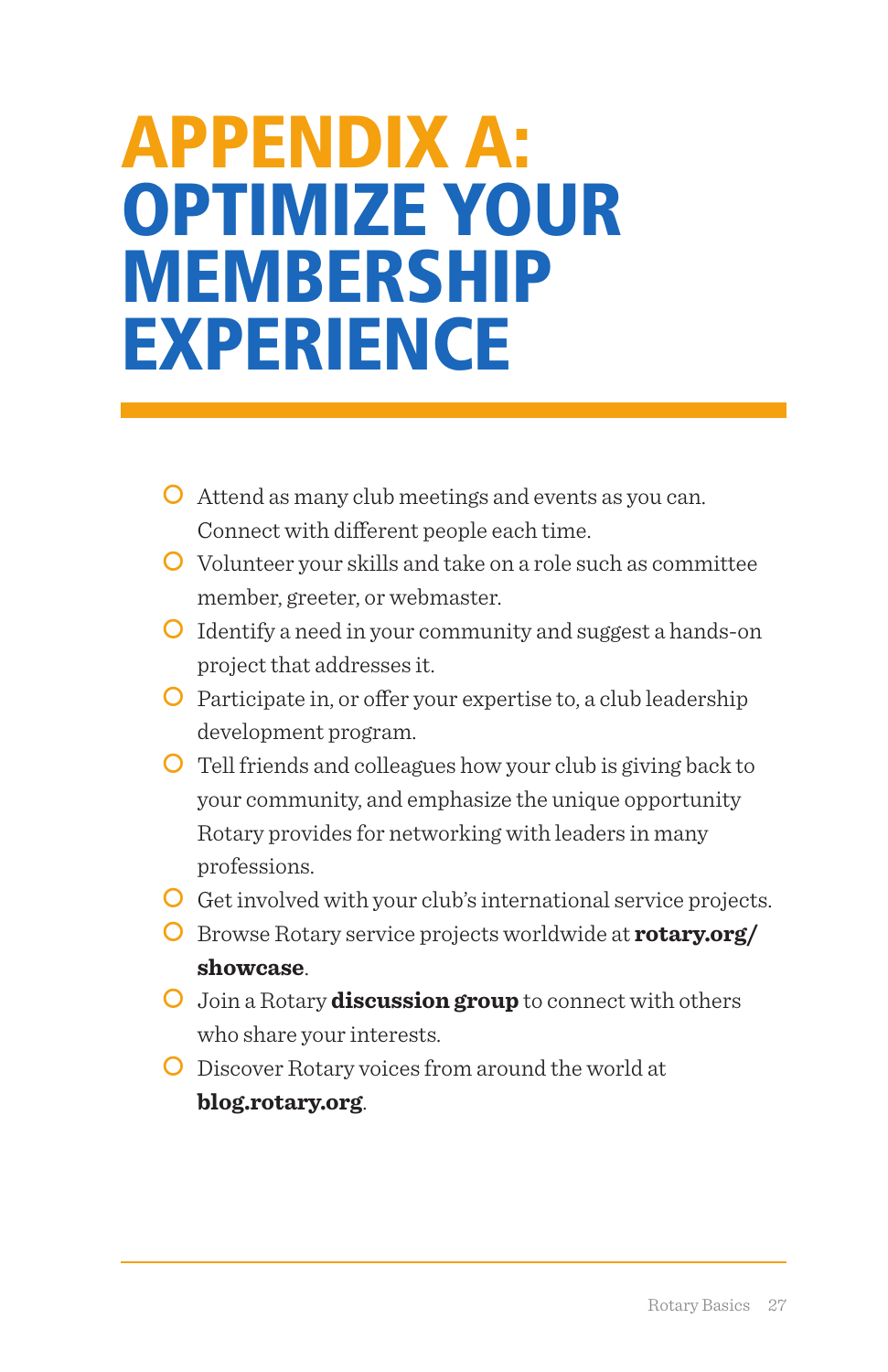- $\overline{O}$  Stay up-to-date by subscribing to newsletters from Rotary International at **[rotary.org/newsletters](http://www.rotary.org/newsletters)**, reading your club and district newsletters, and visiting your club and district websites and **[Rotary.org](https://www.rotary.org/en)**.
- $\overline{O}$  Help your club or district raise funds to eradicate polio.
- $\overline{O}$  Set a personal contribution goal in support of your club's Annual Fund giving goal, or donate through The Rotary Foundation's recurring giving program, Rotary Direct.
- $\overline{O}$  Propose a friend or colleague for membership in your club.
- Ask your club leaders how you can get involved in Rotary Youth Exchange, Interact, or Rotaract.
- $\overline{O}$  Talk to club leaders about where your expertise is most needed.
- Visit Rotary Ideas to get ideas for club projects or contribute to another club's project.
- **O** Post a finished service project on Rotary Showcase to share your success and inspire others.
- $\overline{O}$  Attend your club's next assembly and help plan club activities.
- $\overline{O}$  Volunteer to help with your club's signature project one your club is known for in the community.
- Check out the Member Center and other resources on **[Rotary.org](http://www.rotary.org/en)**.
- Join a Rotary Fellowship and meet Rotarians from other countries who share your interests.
- Go to your district conference and the Rotary International Convention.
- **O** Check out another Rotary club's meeting. Contact its leaders first to make arrangements.
- Take a course on the **[Learning Center](http://learn.rotary.org)**.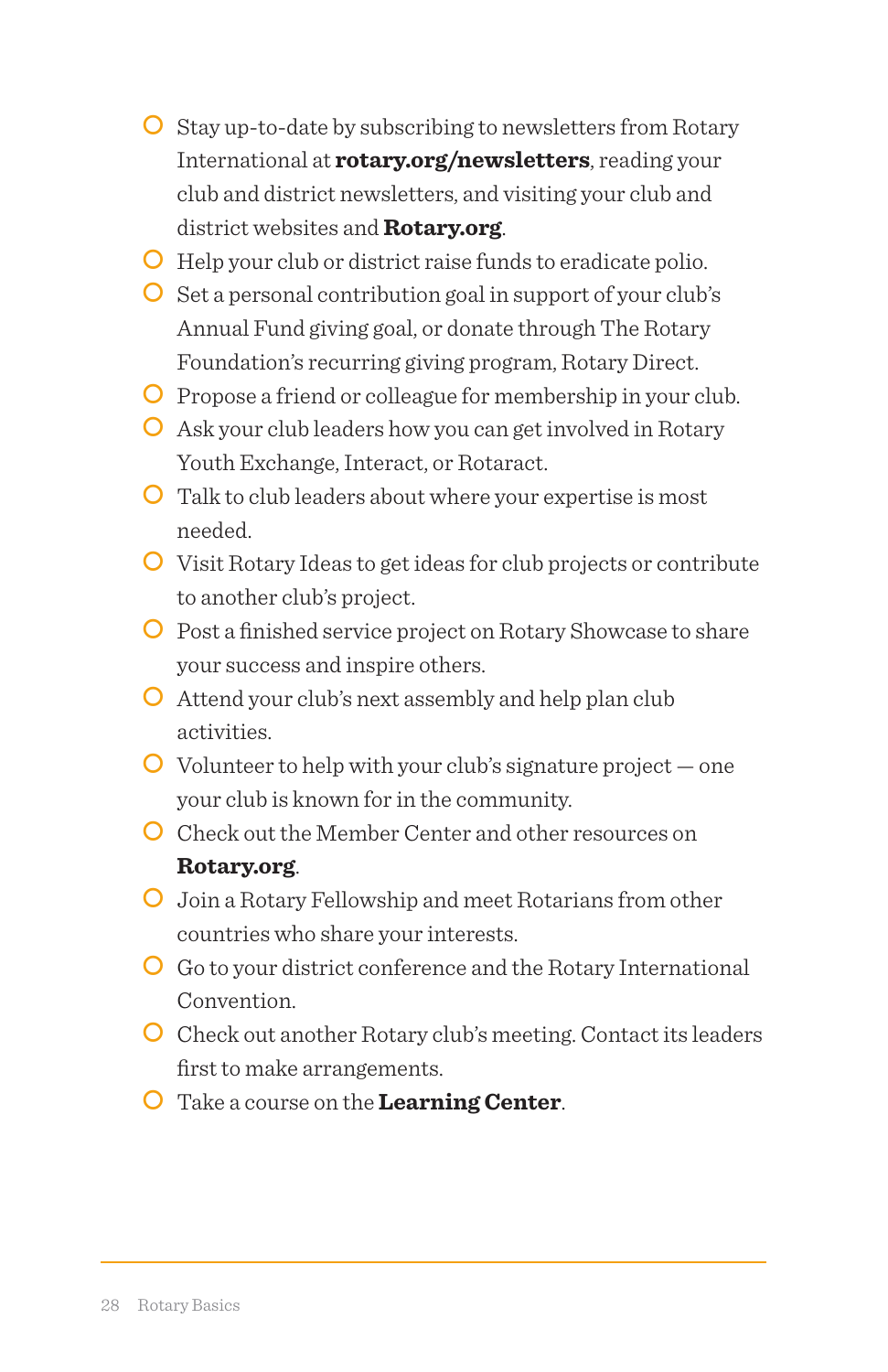### APPENDIX B: ROTARY GLOSSARY

| active member | An active member is one who has been        |
|---------------|---------------------------------------------|
|               | elected to membership under a business      |
|               | or professional classification and enjoys   |
|               | all the obligations, responsibilities, and  |
|               | privileges of membership as provided in the |
|               | RI Constitution and Bylaws.                 |

**areas of focus** The causes that Rotary focuses on include peace and conflict prevention/resolution, disease prevention and treatment, water and sanitation, maternal and child health, basic education and literacy, and economic and community development.

**Club and District Support (CDS)**  Rotary staff who are knowledgeable about specific regions and specialize in member support, training, and Rotary policies and procedures.

**constitutional documents** The governing documents of RI are the RI Constitution, the RI Bylaws, and the Standard Rotary Club Constitution. These documents can be amended only by the Council on Legislation.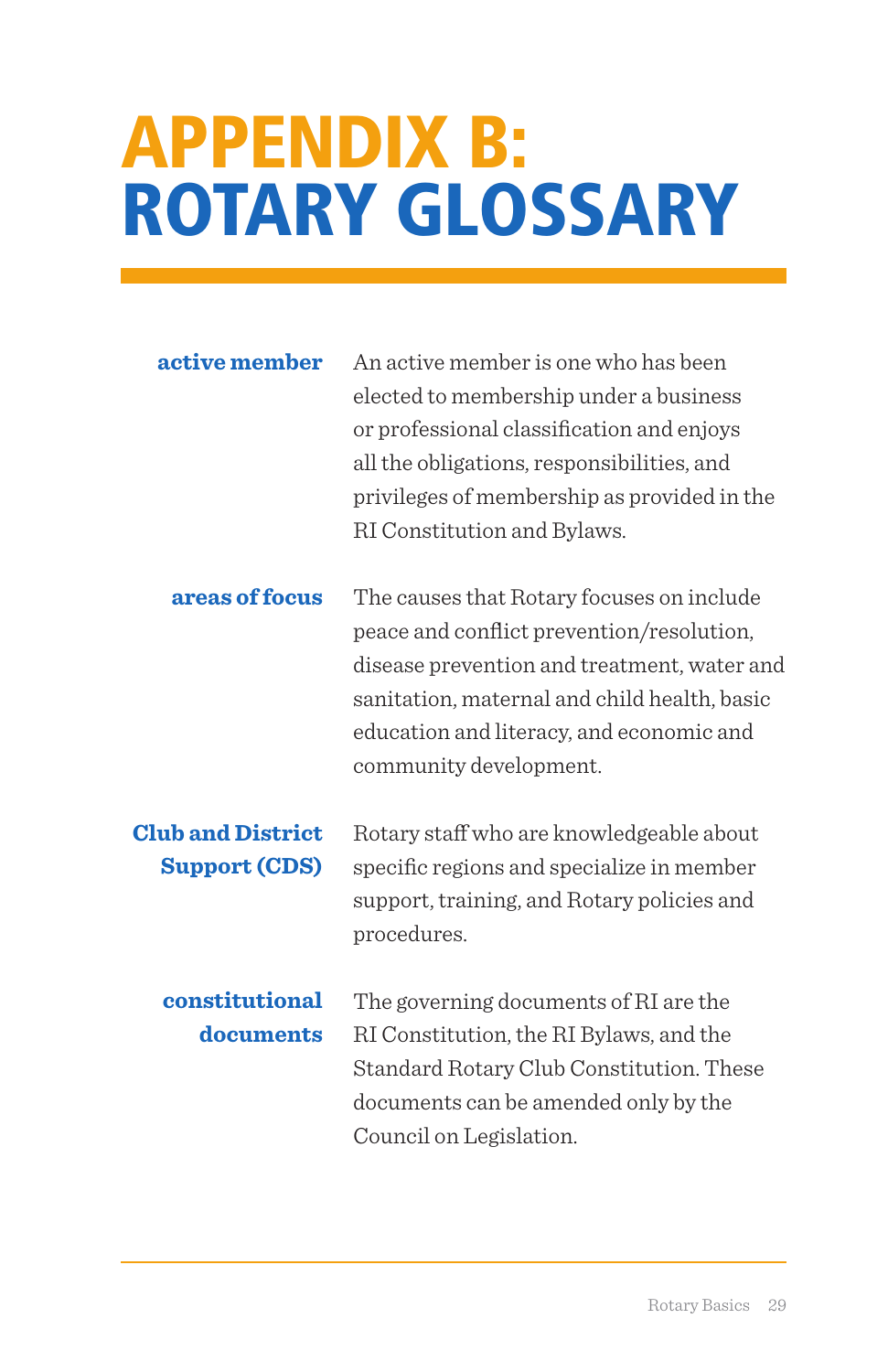| <b>Council on</b><br><b>Legislation (COL)</b>      | A meeting where representatives from<br>Rotary's 530 or more districts vote on policy<br>that affect clubs worldwide. It takes place<br>every three years.                                                                            |
|----------------------------------------------------|---------------------------------------------------------------------------------------------------------------------------------------------------------------------------------------------------------------------------------------|
| <b>Council on</b><br><b>Resolutions</b>            | A meeting held online every year to vote<br>on proposed resolutions, which express<br>opinions and make recommendations to the<br>RI Board.                                                                                           |
| district<br>conference                             | An annual celebration of district<br>accomplishments and a meeting where<br>district decisions are made. Open to all<br>members in the district.                                                                                      |
| <b>District</b><br><b>Designated Fund</b><br>(DDF) | Money districts use to fund projects:<br>50 percent of its contributions to Annual<br>Fund-SHARE from three years prior, plus<br>50 percent of any spendable earnings<br>available from its contributions to<br>Endowment Fund-SHARE. |
| district governor<br>(DG)                          | An officer of RI who works with a district<br>team to run and lead the district, motivating<br>and training clubs and connecting them<br>with resources.                                                                              |
| district governor-<br>elect (DGE)                  | The person chosen to serve as district<br>governor for the upcoming year.                                                                                                                                                             |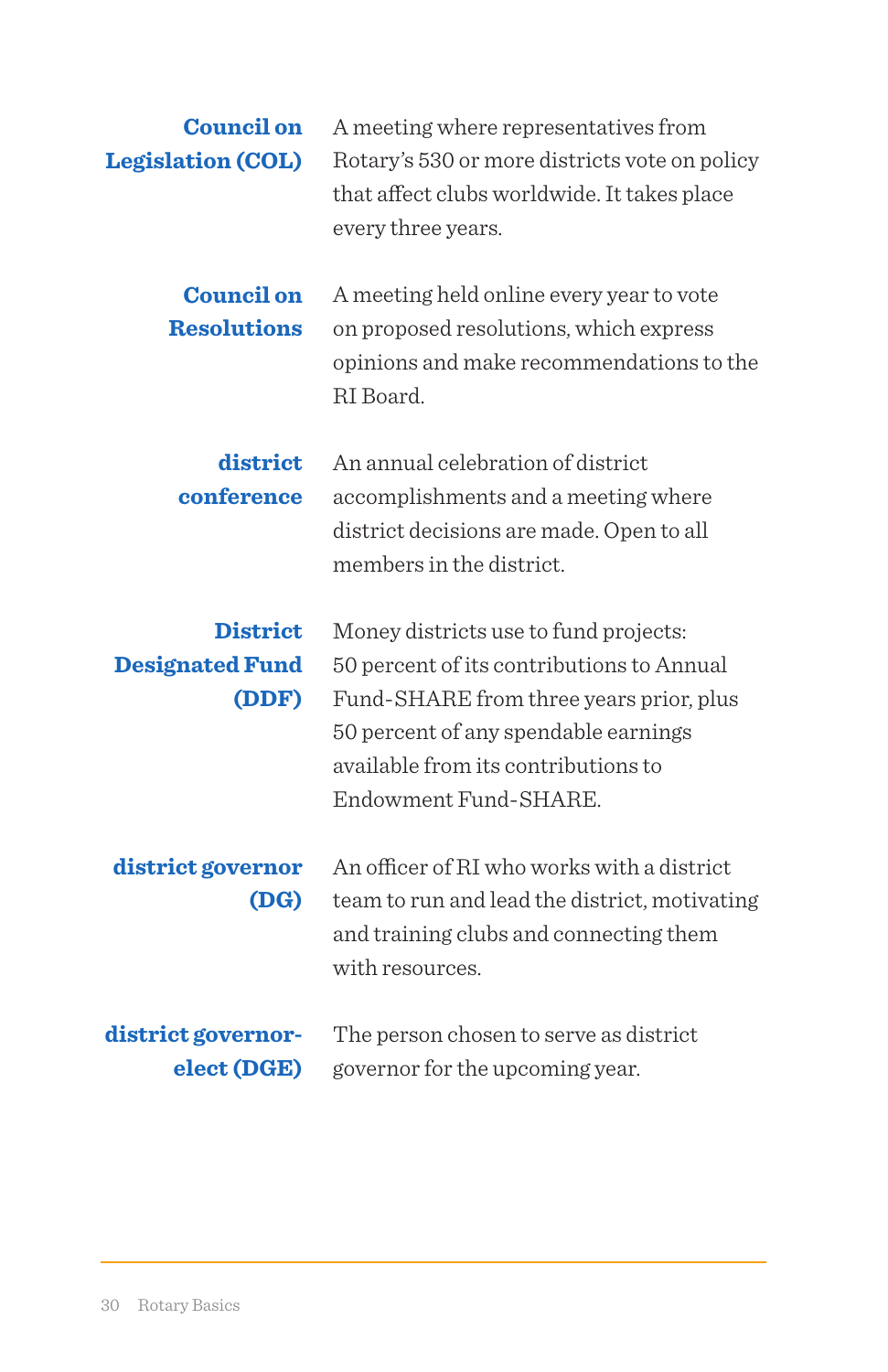**district governornominee (DGN)** The person who will serve as governor in two years. Districts are required to name their governors 24 months in advance. They then become district governors-nominee. The year before they take office, they are district governors-elect.

**district membership committee** The committee that identifies strategies for strengthening membership and promotes them to clubs in the district.

The chair of the committee that teaches clubs about the Foundation and inspires

**district Rotary Foundation committee chair (DRFC)**

**district training assembly** A training event where incoming club leaders are prepared for their roles.

them to support its programs and

activities.

**End Polio Now zone coordinators**

**endowment/ major gifts adviser (E/MGA)**

**family of Rotary**

Regional leaders who serve as a resource for local polio eradication efforts.

A regional leader who serves as a source of expertise on major gifts and Endowment Fund matters.

The family of Rotary includes all non-Rotarians who are affected by Rotary's efforts, including alumni of Rotary programs and those who benefit from Rotary projects.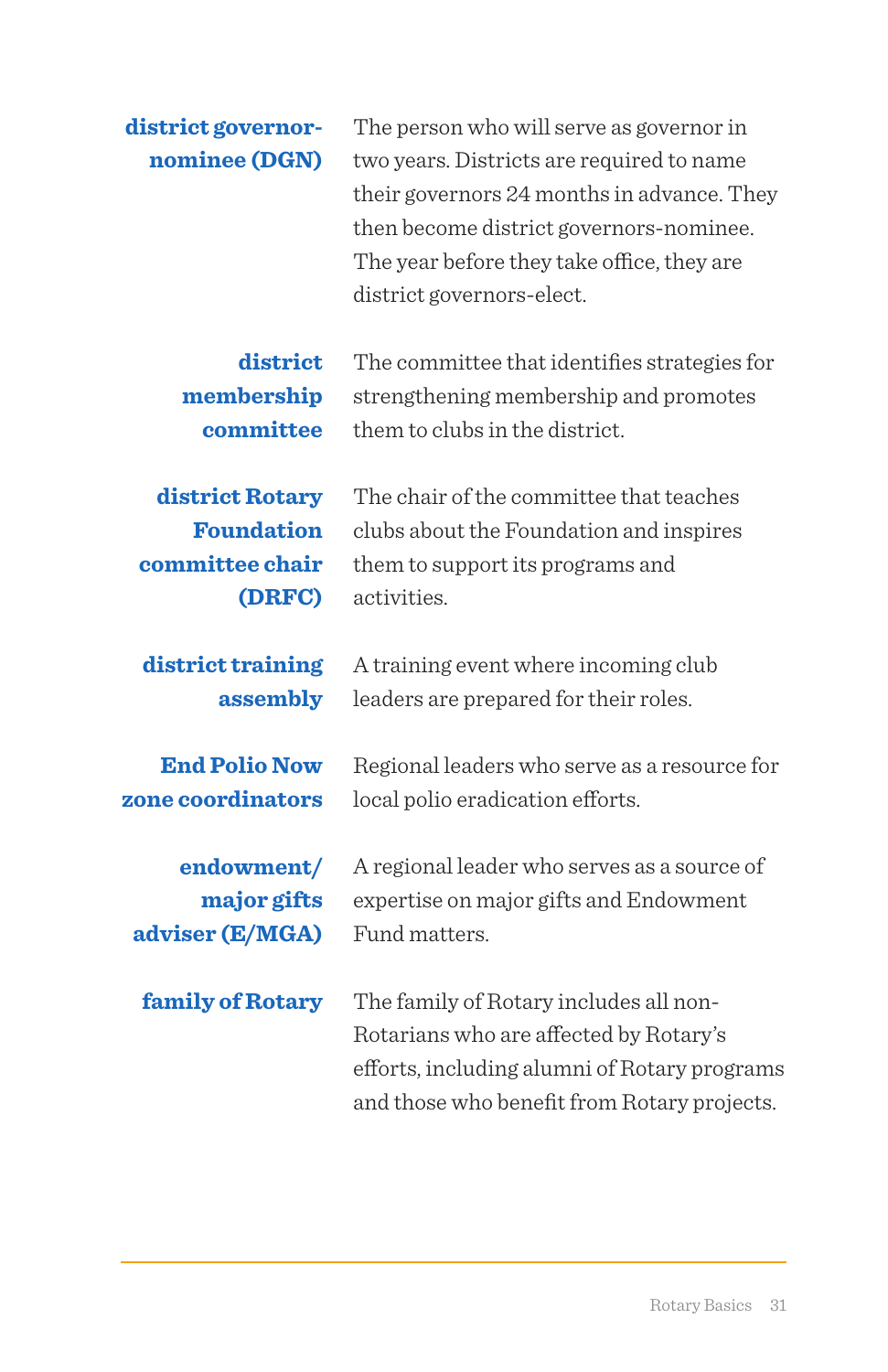| general secretary                       | The head of the Secretariat, the general<br>secretary manages staff at Rotary<br>International World Headquarters and<br>Rotary's international offices.                                                                                                                                                                |
|-----------------------------------------|-------------------------------------------------------------------------------------------------------------------------------------------------------------------------------------------------------------------------------------------------------------------------------------------------------------------------|
| governors-elect                         | An annual training event where incoming                                                                                                                                                                                                                                                                                 |
| training seminar<br>(GETS)              | district governors are trained for their roles<br>by their regional leaders.                                                                                                                                                                                                                                            |
| honorary member                         | Also referred to as honorary Rotarians, these<br>members have the right to visit any Rotary<br>club, but they cannot vote or serve as club<br>officers. Clubs can elect people to honorary<br>membership who have distinguished<br>themselves in humanitarian efforts or have<br>otherwise exemplified Rotary's values. |
| <b>Interact</b>                         | Clubs for young people ages 12-18 who want<br>to connect with others in their community<br>or school. Members have fun while carrying<br>out service projects and learning about<br>the world. Interact clubs are sponsored by<br>Rotary clubs.                                                                         |
| <b>International</b><br><b>Assembly</b> | An annual international training event<br>where incoming district governors, known<br>as governors-elect, from all Rotary districts<br>are trained together.                                                                                                                                                            |
| <b>Manual of</b><br><b>Procedure</b>    | A concise version of Rotary's policies and<br>procedures, updated every three years after<br>the Council on Legislation.                                                                                                                                                                                                |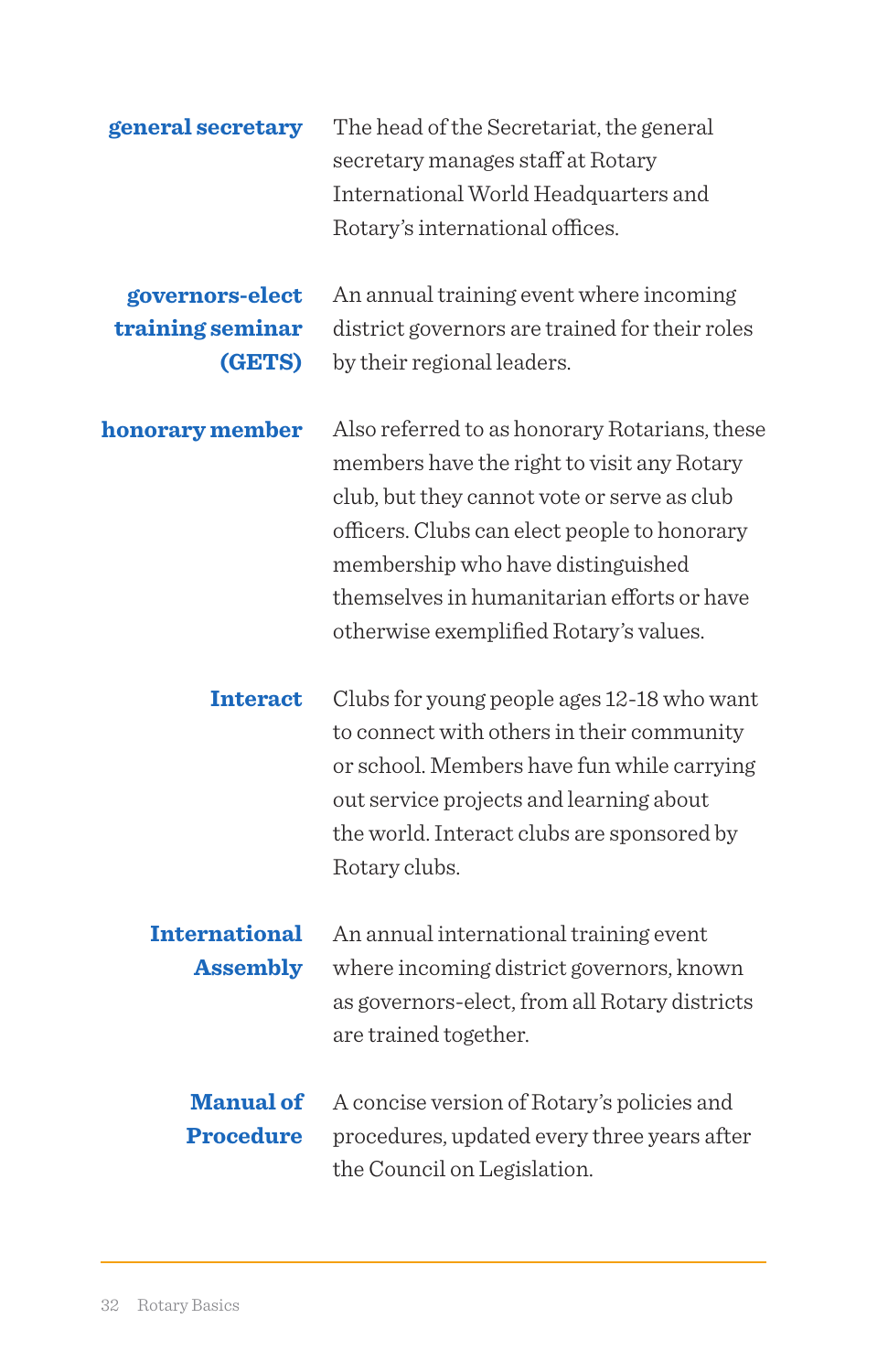| <b>Official Directory</b> | A publication with information about      |
|---------------------------|-------------------------------------------|
|                           | Rotary's Board, Trustees, and committees, |
|                           | as well as a listings of zones, alumni    |
|                           | associations, Rotary Fellowships, and     |
|                           | Rotarian Action Groups. An online edition |
|                           | includes contact information of the more  |
|                           | than 35,000 Rotary clubs.                 |

A person who has contributed \$1,000 to The Rotary Foundation's Annual Fund, PolioPlus, or approved Foundation grants. The Foundation recognizes fellows with a Paul Harris Fellow medallion, lapel pin, and certificate. **Paul Harris Fellow**

Members of the Paul Harris Society commit to give at least \$1,000 each year to the Annual Fund, PolioPlus, or approved Foundation grants. **Paul Harris Society**

The program launched by Rotary International in 1985 to tackle global polio eradication through the mass vaccination of children. **PolioPlus**

A district-level seminar that trains incoming club presidents on their role and responsibilities. **presidents-elect training seminar (PETS)**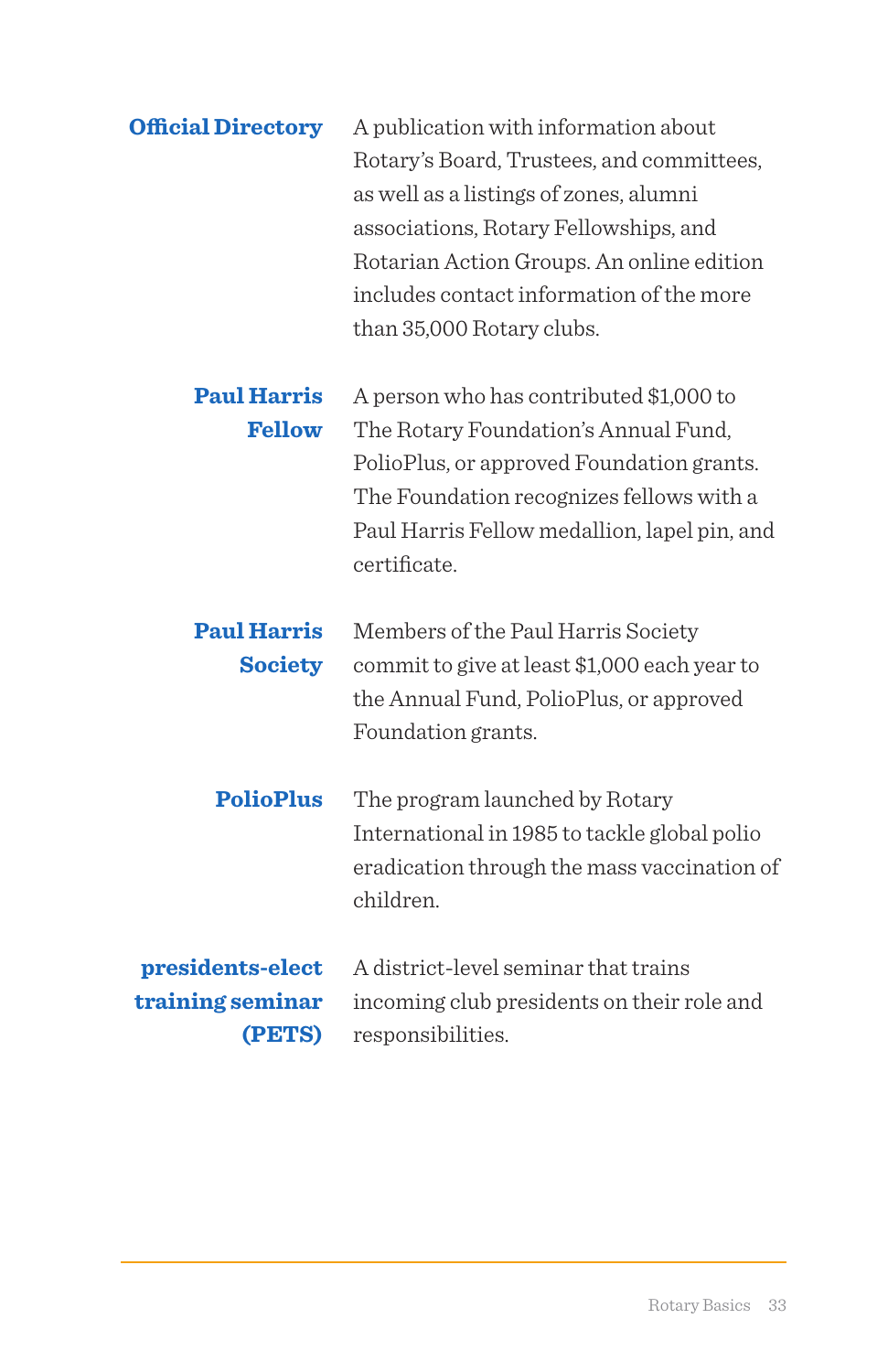| quorum                                                        | The minimum number of participants<br>who must be present when a vote is taken.<br>Rotary's recommended bylaws set it as<br>one-third of the club's members for club<br>decisions and a majority of the directors for<br>club board decisions.                        |
|---------------------------------------------------------------|-----------------------------------------------------------------------------------------------------------------------------------------------------------------------------------------------------------------------------------------------------------------------|
| regional leaders                                              | Regional Rotary Foundation coordinators,<br>Rotary coordinators, Rotary public image<br>coordinators, and endowment/major gifts<br>advisers.                                                                                                                          |
| regional Rotary<br><b>Foundation</b><br>coordinator<br>(RRFC) | A regional leader who supports and<br>promotes the Foundation's grants and its<br>fundraising for programs, such as PolioPlus<br>and the Rotary Peace Centers.                                                                                                        |
| <b>RI</b> director                                            | A Rotarian who serves on the RI Board for a<br>two-year term. Each director is nominated<br>by a club in his or her zone but is elected at<br>the convention by all the clubs, meaning<br>that each director represents all clubs in the<br>administration of Rotary. |
| <b>RI</b> president                                           | The member who serves as the leader of the<br>organization for one year.                                                                                                                                                                                              |
| <b>RI</b> president-elect                                     | The member who will serve as the leader of<br>the organization for the upcoming year.                                                                                                                                                                                 |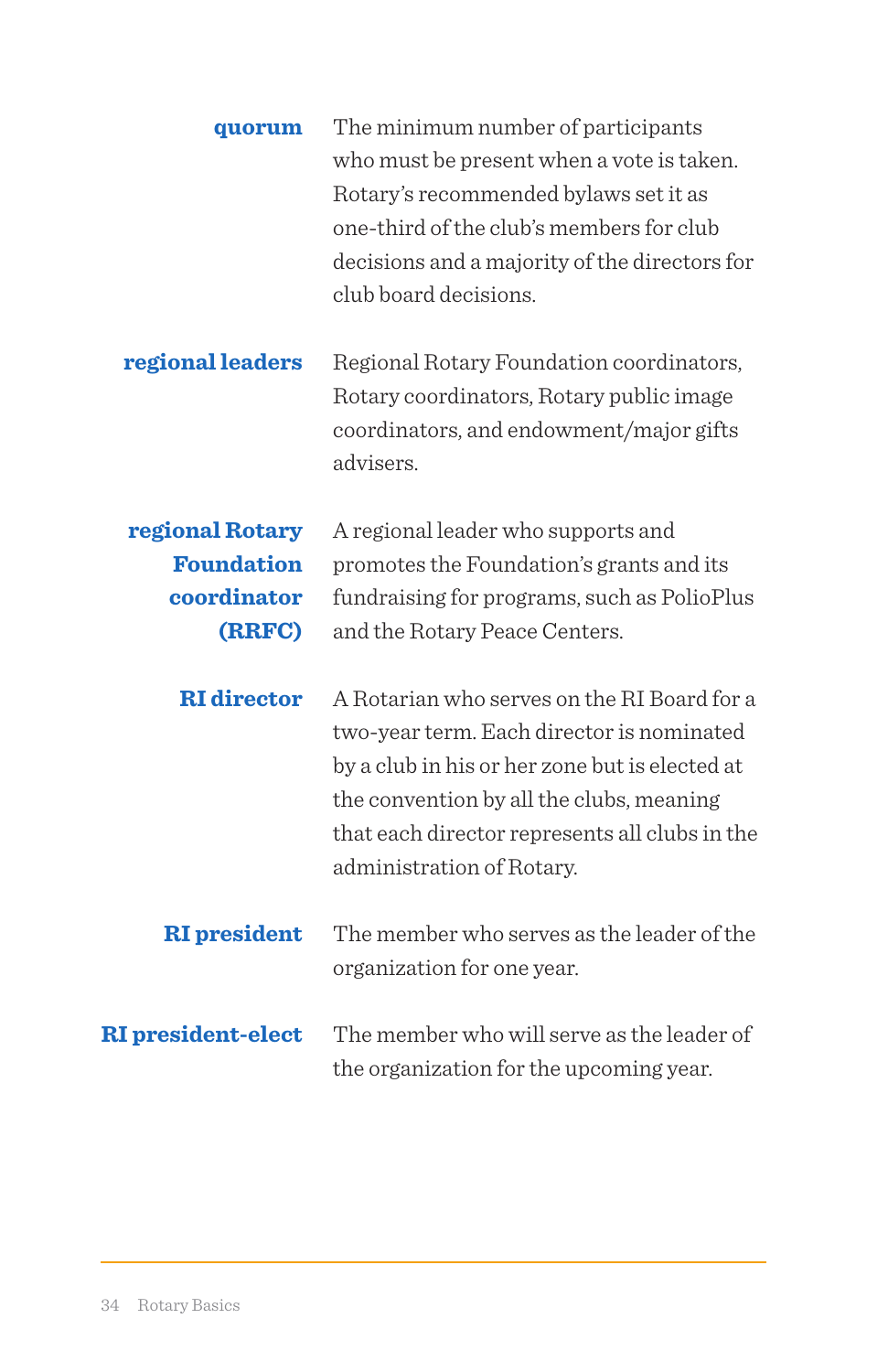| <b>Rotaract</b>                                  | Clubs for young people ages 18-30 in<br>universities and communities worldwide<br>that organize service activities, develop their<br>leadership and professional skills, and have<br>fun. Rotaract clubs are sponsored by Rotary<br>clubs but manage and fund their clubs<br>independently.                                                 |
|--------------------------------------------------|---------------------------------------------------------------------------------------------------------------------------------------------------------------------------------------------------------------------------------------------------------------------------------------------------------------------------------------------|
| Rotarian                                         | An active member of a Rotary club.                                                                                                                                                                                                                                                                                                          |
| <b>Rotarian Action</b><br><b>Group (RAG)</b>     | An autonomous group of Rotarians, family<br>members, program participants and alumni<br>who are experts in a particular field, such<br>as microcredit or water and sanitation,<br>and advise clubs and districts on service<br>projects.                                                                                                    |
| Rotary alumni                                    | People who have participated in the<br>following programs: Interact, Rotaract,<br>Rotary Youth Exchange, New Generations<br>Service Exchange, Rotary Youth Leadership<br>Awards (RYLA), Rotary Peace Fellowships,<br>Rotary Scholarships (funded by global<br>grants or district grants), vocational training<br>teams, and other programs. |
| <b>Rotary Citation</b>                           | An award earned by clubs that accomplish a<br>number of goals set by the RI president.                                                                                                                                                                                                                                                      |
| Rotary<br><b>Community</b><br><b>Corps (RCC)</b> | A group of non-Rotarians who share our<br>commitment to service, plan and carry out<br>projects in their communities, and support<br>local Rotary club projects.                                                                                                                                                                            |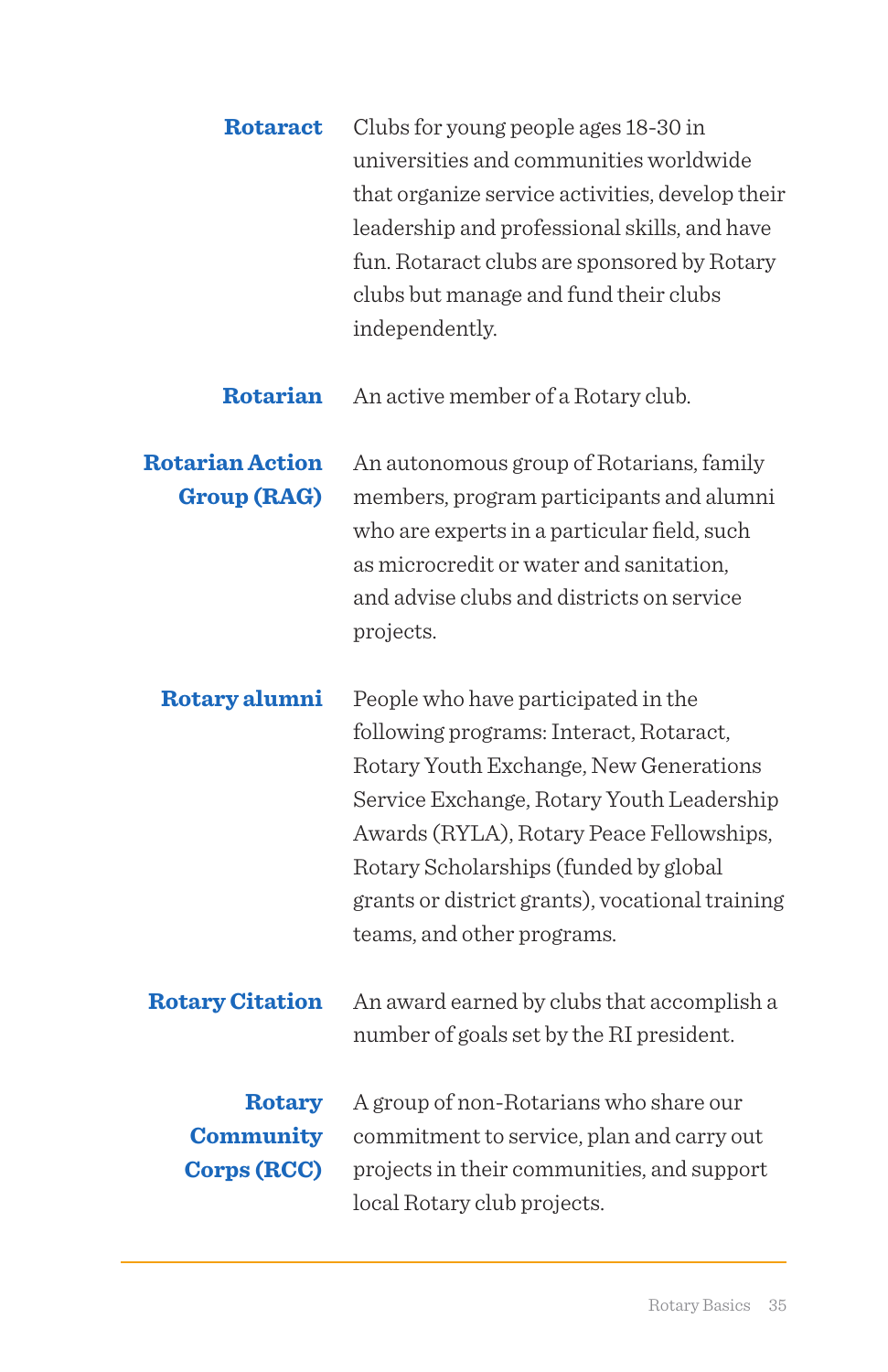| Rotary<br>coordinator<br>(RC)                  | A regional leader, appointed by the RI<br>president, who offers support and practical<br>strategies for boosting club membership and<br>keeping members engaged.                                                                                      |
|------------------------------------------------|-------------------------------------------------------------------------------------------------------------------------------------------------------------------------------------------------------------------------------------------------------|
| <b>Rotary</b><br><b>Fellowships</b>            | International groups that share a vocational<br>or recreational interest. An example is<br>the International Skiing Fellowship of<br>Rotarians.                                                                                                       |
| <b>Rotary</b><br>Friendship<br><b>Exchange</b> | A self-funded international exchange<br>opportunity for Rotary members, spouses,<br>and non-Rotarians.                                                                                                                                                |
| <b>Rotary Global</b><br><b>Rewards</b>         | A member benefits program that gives<br>Rotarians and Rotaractors special offers on<br>goods and services, including entertainment,<br>travel, business services, insurance, dining,<br>and retail. Rotarians can also post offers to<br>the program. |
| Rotary<br><b>International (RI)</b>            | Refers to the organization as a whole, not<br>including The Rotary Foundation.                                                                                                                                                                        |
| Rotary                                         | An independent unit of                                                                                                                                                                                                                                |
| International in                               | Rotary International, subject to                                                                                                                                                                                                                      |
| <b>Great Britain and</b>                       | certain approvals by the                                                                                                                                                                                                                              |
| <b>Ireland (RIBI)</b>                          | RI Constitution.                                                                                                                                                                                                                                      |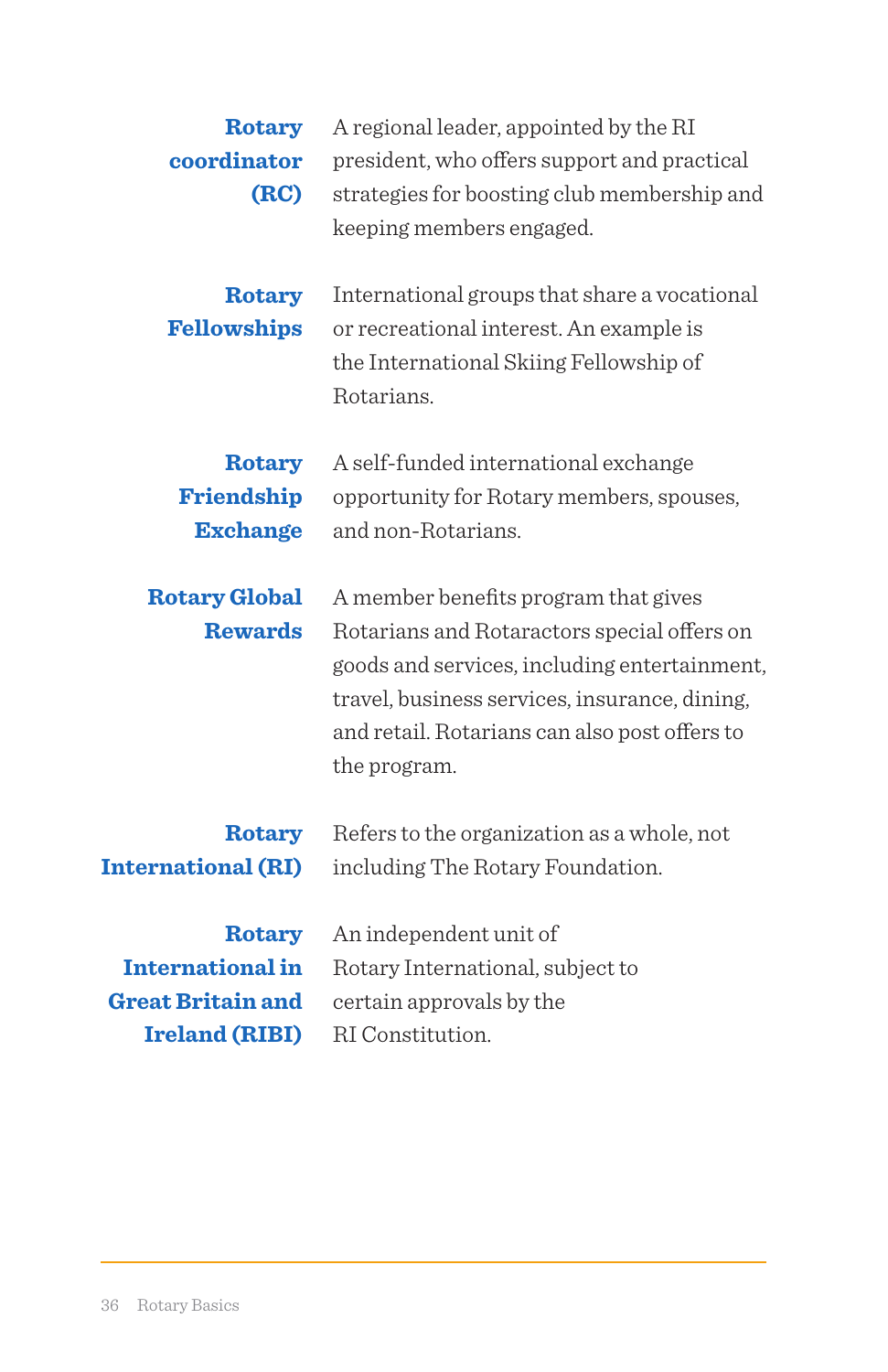| <b>Rotary</b><br><b>International</b><br><b>Convention</b> | The annual gathering held in a different<br>world city each year to celebrate Rotary's<br>accomplishments, hear updates and<br>inspiring stories, and learn more about<br>Rotary.                       |
|------------------------------------------------------------|---------------------------------------------------------------------------------------------------------------------------------------------------------------------------------------------------------|
| <b>Rotary</b><br>public image<br>coordinator<br>(RPIC)     | A regional leader appointed by the RI<br>president, because of their expertise<br>in public relations, journalism, and<br>communications, to advise clubs on public<br>image.                           |
| <b>Rotary senior</b><br><b>leaders</b>                     | Current, incoming, and past RI presidents,<br>directors, and Rotary Foundation trustees.                                                                                                                |
| <b>Rotary year</b>                                         | 1 July-30 June.                                                                                                                                                                                         |
| <b>Rotary Youth</b><br>Leadership<br><b>Awards (RYLA)</b>  | A leadership development program for<br>students or young adults that is organized by<br>a club, a district, or multiple districts.                                                                     |
| <b>Secretariat</b>                                         | The staff of Rotary International and<br>The Rotary Foundation, which works at<br>Rotary International World Headquarters<br>and Rotary's international offices and is led<br>by the general secretary. |
| <b>SHARE</b>                                               | The system that transforms contributions<br>to The Rotary Foundation into grants and<br>programs.                                                                                                       |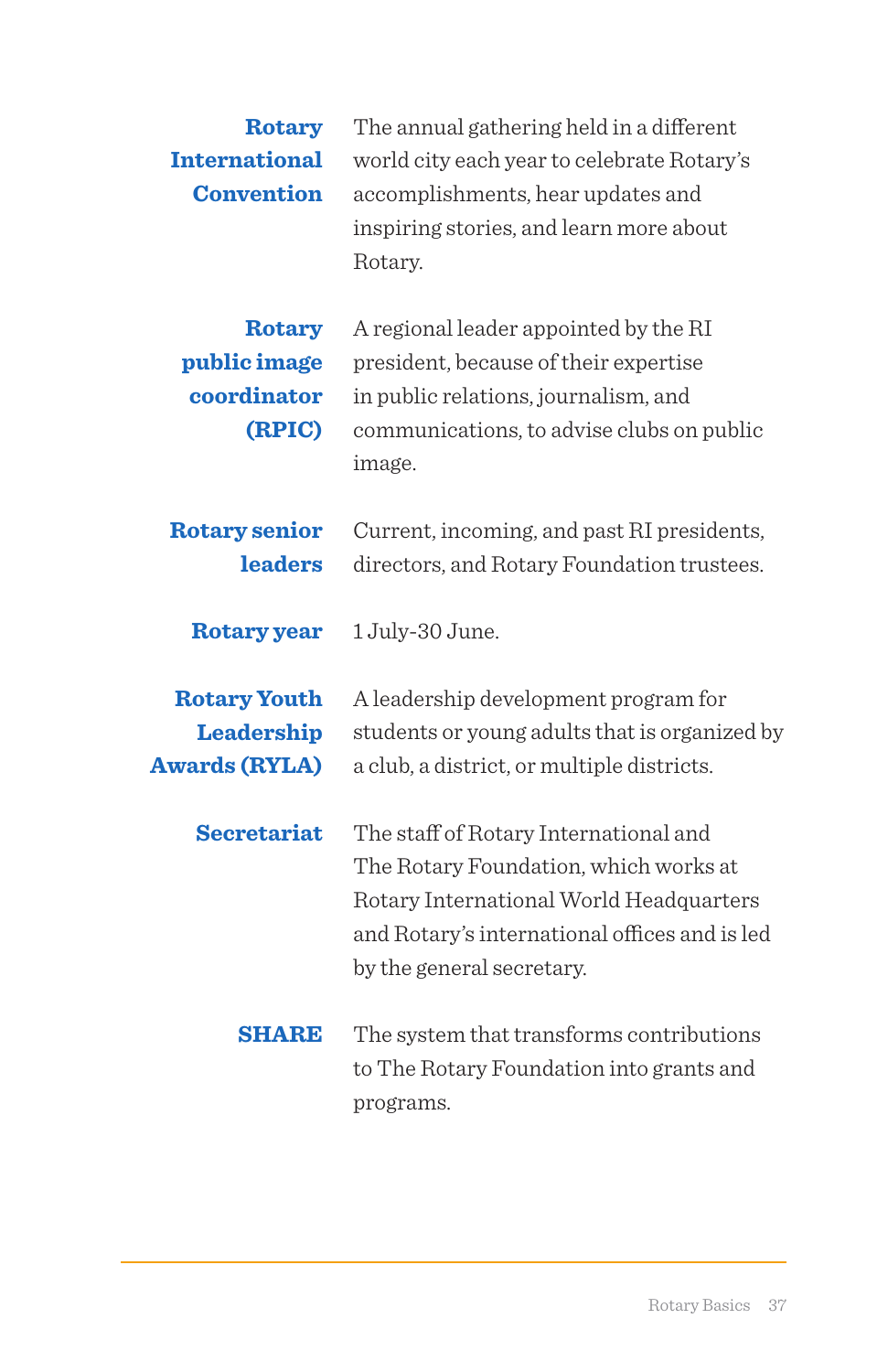| <b>The Rotary</b>       | The charitable arm of Rotary, created for      |
|-------------------------|------------------------------------------------|
| <b>Foundation (TRF)</b> | humanitarian and educational purposes,         |
|                         | leads the charge in ending polio and           |
|                         | promoting peace. Rotarians and friends         |
|                         | of Rotary support the Foundation's work        |
|                         | through voluntary contributions. The           |
|                         | Foundation works to end polio, funds           |
|                         | projects through grants, and takes on other    |
|                         | global initiatives.                            |
| trustee                 | A member of the Board of Trustees of           |
|                         | The Rotary Foundation, appointed by the        |
|                         | RI president-elect.                            |
| vocational              | A team of professionals who travel abroad      |
| training team           | to build their own capacity or the capacity of |
|                         | the community they visit.                      |
| zone                    | A grouping of clubs, established by the        |
|                         | RI Bylaws and defined by the RI Board, for     |
|                         | the purpose of electing members of the         |
|                         | nominating committee for president of          |
|                         | Rotary International and for the nomination    |
|                         | of directors.                                  |